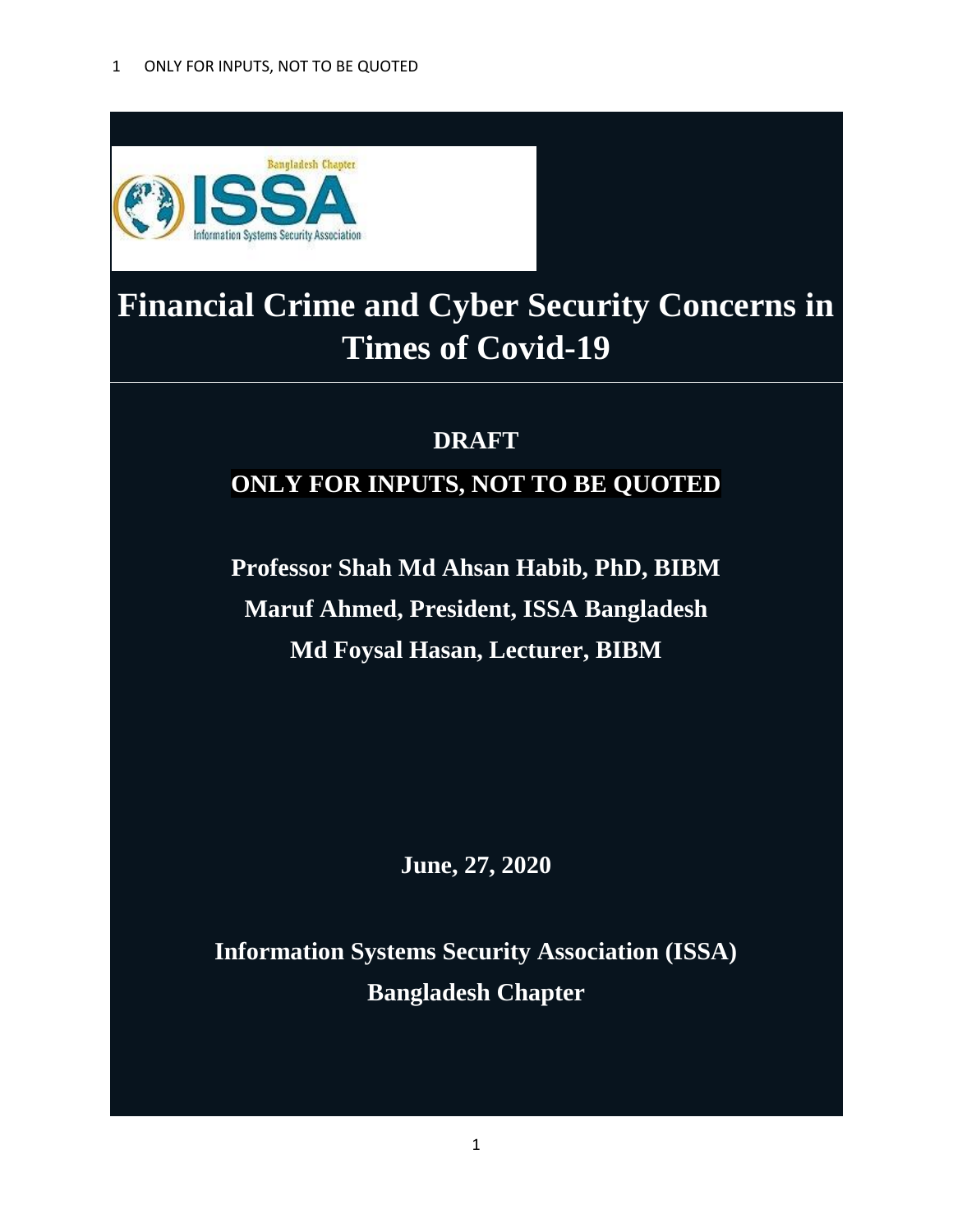### **Segment-1: Criminals and Fraudsters Taking Advantage of Covid-19 Outbreaks and Economic and Financial Sector Disruption**

As the Covid-19 pandemic continues<sup>1</sup> with economic destruction and financial disarray and there are growing widespread fears and uncertainties, the criminals are engaged in availing the opportunities<sup>2</sup> by taking advantage of the situation. Fraudsters seek not only to make a profit through exploiting public health issues, but also through spreading misinformation and creating confusion.<sup>3</sup>Financial sector is no exception that has been confronting growing instances of crimes and fraudulent activities in response to the Covid-19 outbreaks. There have been many reports on emerging financial crime risks related to the pandemic, including increased money laundering and cybercrime risk and exploitation of Covid-19 related fund disbursement processes and vulnerable customers (A&L Goodbody, 2020).

Though some policymakers are still searching for right kind of responses for containing the virus, social distancing and reduced mobility came up as the most effective ways till date, and policymakers are also engaged in supporting the economies with essential services. Alongside few others, financial service providers have been very active in maintaining essential services in an environment of unusual information network. As part of combating Covid-19 pandemic, there are constant efforts of exchanging information on the virus and preventive measures; economic and financial implications; and policy interventions. Sometimes, it seems as if there is as much misinformation as there is information, and financial institutions must consider whether they are immunizing themselves for the onslaught of crime designed to take advantage of the confusion (LaPorte, 2020).

In general, the risk of internal fraud increased due to remote working<sup>4</sup> and associated reduced oversight and challenge in banks and financial institutions (KPMG, 2020). While the world adapts to fight the pandemic, launderers are using this time to transfer illicit funds under minimal or no suspicion (Acamstoday, 2020). Due to social distancing measures, online and e-commence transactions increased significantly and seizing this opportunity, fraudsters equipped with the latest technology are perpetrating more sophisticated online transaction frauds and cyber-attacks

<sup>1</sup>As of today (June 22, 2020), there are over 90 lakh reported cases and about 4.7 lakh confirmed death in 215 countries and territories (Worldomer.info).

<sup>&</sup>lt;sup>2</sup> "Scammers are opportunistic who feed on panic and fear; they command a sense of urgency and panic to extort money" (LaPorte, 2020).

<sup>&</sup>lt;sup>3</sup> Fake charities; person-in-need scam; fake emails, texts, and phishing; misinformation and rumors, scams offering Covid-19 vaccine, cure, testing; investment scams; ATMs and POS related scams etc. have become wide spread (Bank of Blue Valley, 2020: https://www.bankbv.com/stories/fraud/latest-covid-19-scams).

<sup>4</sup>An estimated 300 million office workers globally may be working from home, including up to 90% of banking workers (Boston Consulting Group website, www.bcg.com; and Risk.net, www.risk.net).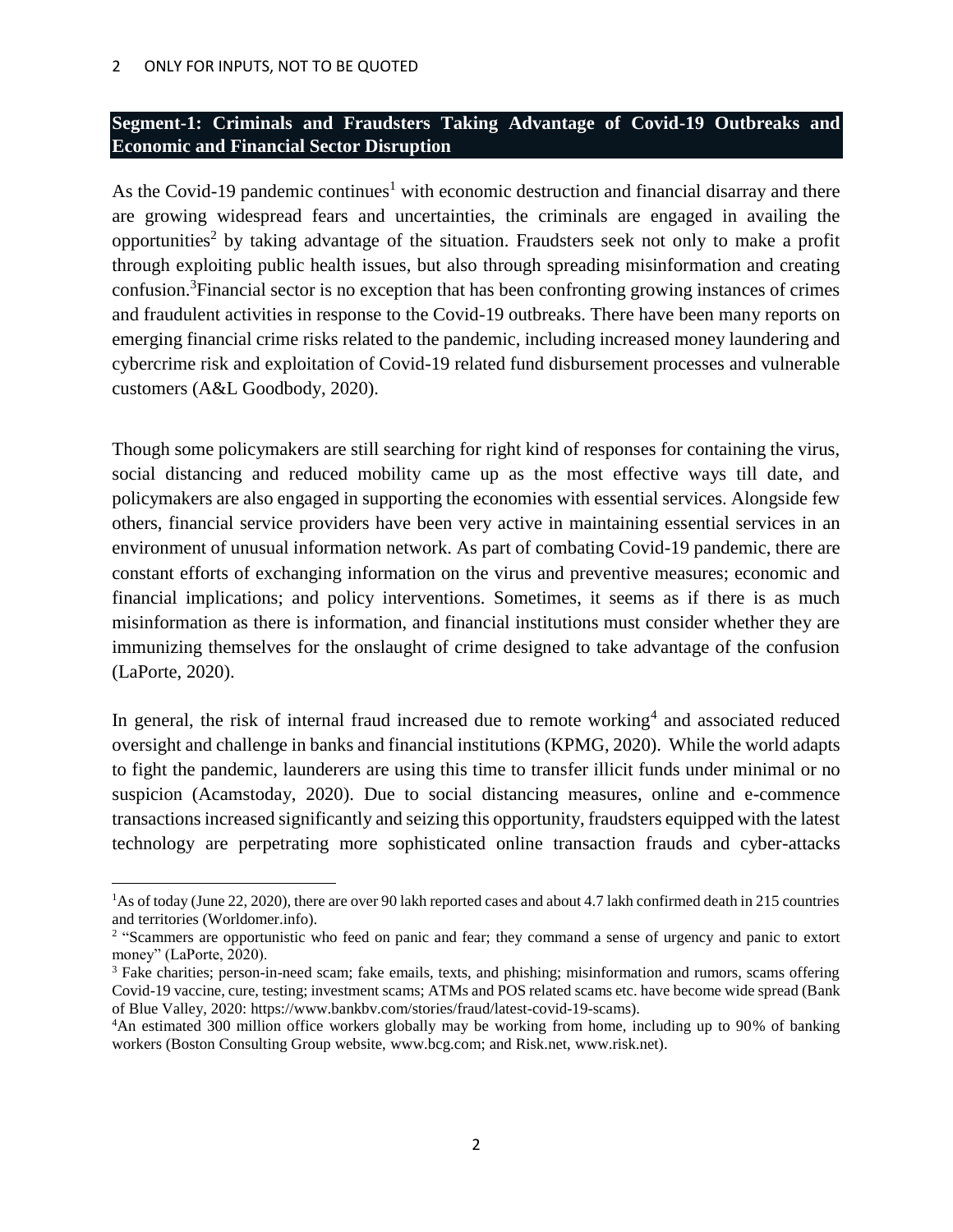(Covington, 2020). As expected during crisis, banks and financial institutions are also at the risk of confronting increased moral hazard in lending operations - a source of willful default during crisis. Covid-19 is also affecting the capabilities of the regulatory agencies and the banks to enforce anti-money laundering (ALM) and counter terrorist financing (CTF) obligations and measures (FATF, 2020a).

Economic and business disruptions and instability already have notable implications for the banking and financial industry. The crime risk and cyber security concerns became additional burden to the banks, financial institutions, stakeholders and the policy makers. Banks and financial institutions need to have effective risk management procedures and adequate internal control mechanisms to manage their financial crime risks. Practically, it is the duty of all banks and financial institutions to protect customers from the scams that may have remarkable negative implications. Extra-ordinary and innovative approaches might be required to address this sprouting risk in this unprecedented situation of multiple crises.<sup>5</sup>

The objective of this keynote paper is to facilitate an online discussion on the financial crime and cyber security issues that are evolving in the context of the Covid-19 pandemic for identifying right approach (es) and strategy (ies) for banks and financial institutions.

Reports on financial crimes and cyber security issues, scenario analyses, strategic approaches to money laundering, and policy and operational suggestions and forecasting by a number of publications and several scholarly articles have been extensively used to prepare the keynote paper. An opinion survey was conducted with some senior bank executives regarding cyber security and financial crime issues in the context of the country. Financial crimes and cyber security issues might be connected with any sector of an economy; however, the focus of this paper is the financial sector i.e. 'financial crime and cyber security issues associated with the financial sector'. This is a draft paper that attempted to come up with background information, data analyses, and relevant issues for discussion. It would be presented in a Webinar on June 27, 2020; and would be finalized with recommendations based on the discussions and inputs of that event.

## **Segment-2: Economic and Financial Recessions with Growing Crime and Fraudulent Activities**

With the economic recession and rise in unemployment, cases of fraud and criminal activities are expected to rise. Witnessing and analyzing four major crises during last two decades, Deloitte (2020) observed increasing fraud phenomena and huge damages suffered by companies, institutions and states, and for this particular economic turmoil, expectations are not so different.

<sup>5</sup>Published recently in the Harvard Business Review, an article placed the existing and upcoming situation under the broad areas of Real Recession; Policy Recession and Financial Crisis (Carlsson-Szlezak et. al, 2020).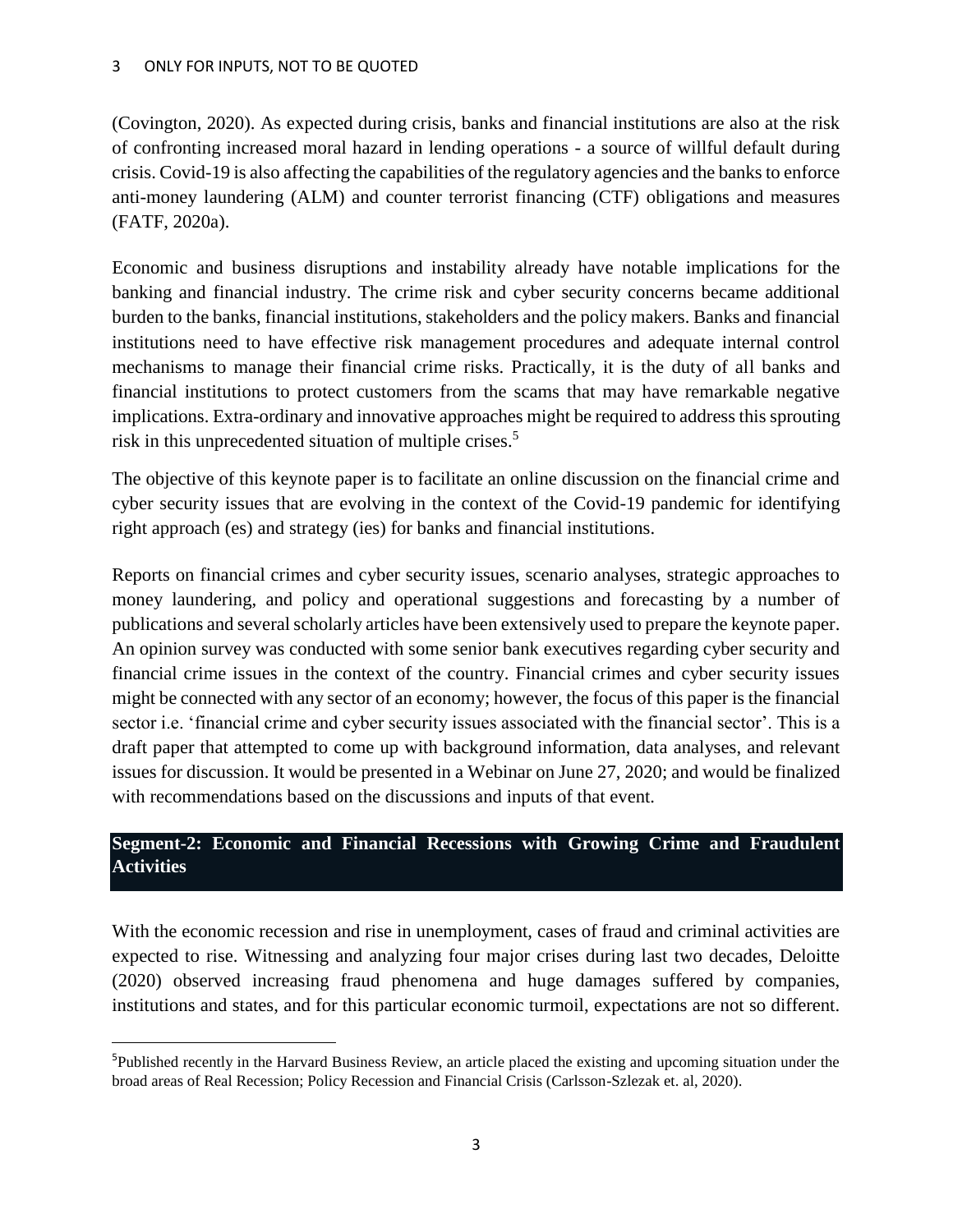l

Maintaining the consistent trend, the increase in Covid-19 related crimes such as fraud, cybercrime, exploitation of government funds' distribution process are creating new sources of proceeds for the fraudsters (FATF, 2020b).

Financial scams are among the common news in the media in recent years and the cases are increasing.<sup>6</sup> Financial scams and crimes have become so common that news of email scams, online scams, invoice fraud, cheque and bank draft scams, identify theft, etc. do not surprise us (Habib, et. al, 2018). Rather, a survey by Schaffer (2015), with ever higher dependence on e-banking, mobile payments, and the ability to do banking using social networks, found that risks would continue to menace financial institutions; and hacking attempts, losses, and prevention expenses are likely to increase with rise in mobile banking applications, vulnerabilities of financial call centers, and the increased sophistication of social engineering attacks. Practically, the dangers of cyber-crime have been there for many years; however, the increase in the population connected to the Internet and the time spent online, combined with the sense of anxiety and fear generated from the lockdown, have provided greater opportunities for cybercriminals to take advantage of the situation and has prompted a proliferation of e-crimes (UNICRI, 2020). Media reports and surveys have been coming up with the information of innovative scams.<sup>7</sup>

Even in normal times, there has been a growing recognition and concern of the threat that illicit financial flows pose to the integrity and stability of the global financial system. However, there are increasing evidences or sometimes skepticisms that the problem is growing and scopes are enhancing in the context of the Covid-19 situation (FATF, 2020a). The scale and scope of illicit financial flows could be increasing as authorities are distracted and overwhelmed by the unprecedented economic fallout, which is particularly true in developing countries commonly characterized by poor governance, weak regulatory oversight and relatively high corruption (Rowden, 2020). Observing the developments, several domestic and international regulators and watchdogs have issued warnings on money laundering risks, especially crimes associated with trade based money laundering (TBML) and money laundering associated with electronic payments and fund transfers.

Moral hazard is a common challenge during crisis.<sup>8</sup> During financial crises and uncertainties, certain unethical group of borrowers may take advantage of the situation and may not pay back banks' liabilities willfully. It is true that all Non-Performing Loans (NPL) cannot be tagged with

<sup>&</sup>lt;sup>6</sup> "The Federal Trade Commission (FTC) recently noted that more than 650,570 cases of identity theft were reported in 2019, accounting for 20.3 percent of the 3.2 million fraud incidents that occurred that year: The most common form of identity theft was credit card fraud, with 270,000 cases reported in 2019. This is more than double the number recorded in 2017 and marked a 72.4 percent increase over 2018's figures" (PYMNTS.com, 2020).

 $\gamma$ Victims notice deposits of several hundred dollars in their accounts and return the money in good faith, but the funds originally come from stolen credit cards. The scammers send funds to victims using those cards, then link their own to the Venmo account so the "returned" money will go to their own bank accounts (PYMNTS.com, 2020).

<sup>8</sup>Moral hazard mean a party has an incentive to take unusual risks in a desperate attempt to earn money or benefits; moral hazard played a big role during 2008 crisis (Investopedia, 2019).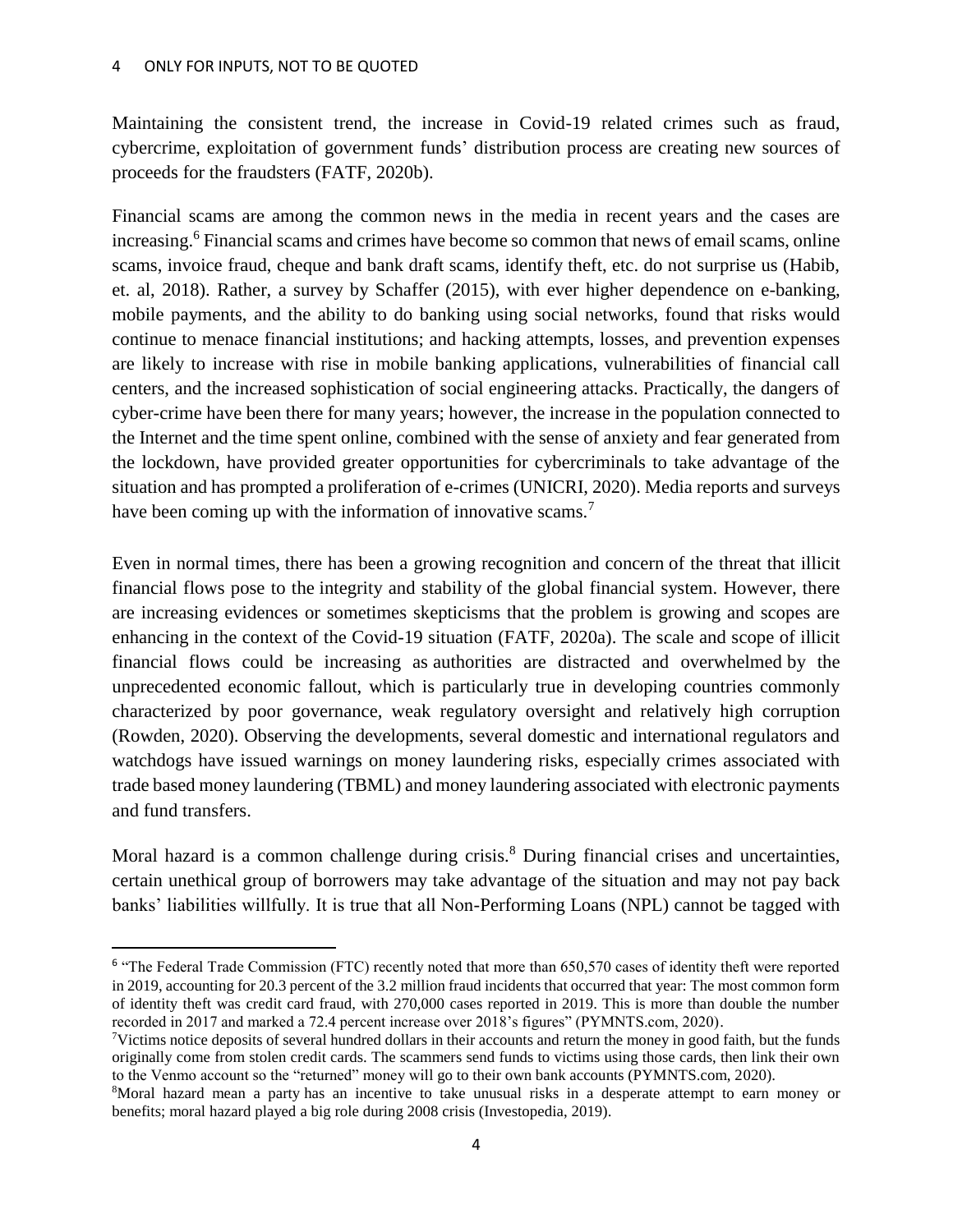financial crimes; however, there is growing body of literature that termed willful default as a criminal act (see e.g. Venkatesh, 2016). In the context of a number of banking sectors of developing countries, high percentage of NPLs has been among the key concerns and some of these are clearly the case of asset misappropriation. Though not always, in many instances these are the outcomes of financial frauds or crimes (Venkatesh, 2016; Lele, 2016). A PwC (2016) survey noted, in the context of some developing countries, the board, top management, influential groups and even the regulatory agencies were doing wrong or not doing enough to prevent financial crimes, and thus resulting in moral hazard and willful defaults. Moral hazard in the context of Covid-19 might be a critical source of financial crime if not handled properly.

There is no doubt that Covid-19 crisis accompanied several types and natures of crimes and fraudulent activities. However, cybercrimes, money laundering associated with international trade and electronic payment systems, and risks associated with willful default due to potential moral hazard appear to be particularly critical for the financial and banking sector.

### **Segment-3: Widespread Evidence of Growing Financial and Cyber Crimes Globally**

In spite of notable increase in the use of technology in banks and financial services over the years, comprehensive digitalization of the financing services has remained a distant dream in the developing world. Visible improvements have mainly taken place in the areas of payment facilitation. Even then, money transfers through online wallets and online payments, including ecommerce transactions, were used moderately in most of the developing countries till the Covid-19 outbreaks. However, these have now become one of the feasible and popular ways to conduct transactions due to social distancing measures. Because a large part of the global population is not tech-savvy enough to handle the risks associated with these growing online transactions, they are becoming victims of social engineering and cyber frauds (Covington, 2020). An unprecedented volume of customers are digitally accessing their banks instead of visiting bank branches; and many are using digital banking services for the first time, implying that they may be unaware of personal security best practices which puts them at risk (PYMNTS.com, 2020). People even fall prey to very common types of scams.<sup>9</sup> There are reports<sup>10</sup> of cybercriminals taking advantage of

<sup>&</sup>lt;sup>9</sup>There are a few common cons: fraudsters might claim a relative or friend is stuck in a foreign country and can only get home if one immediately wires funds to a random bank account; a bogus FBI or IRS list, paying fees will get that victim off the list; there are likely shell companies telling potential victims that they are working to find a virus cure and are just waiting on FDA approval would sell some restricted stock; an institution's brand might be used in an 'alert' to customers stating that their bank account has been temporarily suspended. The victim will receive a link that looks like their bank's login screen, encouraging them to login with their banking username and password. In reality, this screen allows criminals to collect the victim's personal banking information (LaPorte, 2020).

<sup>10</sup>Healthcare providers being attacked by ransomware such as Bitcoin ransomware 'Ryuk', which is wreaking havoc on the already stressed hospital information technology infrastructure and cashing in on the pandemic; cyberattacks on the depleted security systems of organizations due to limited staff presence and unpatched vulnerabilities; launching fake mobile apps, which claim to be providing information on Covid-19, aimed at stealing personal data or even rendering phones unbootable etc.(Acamstoday, 2020).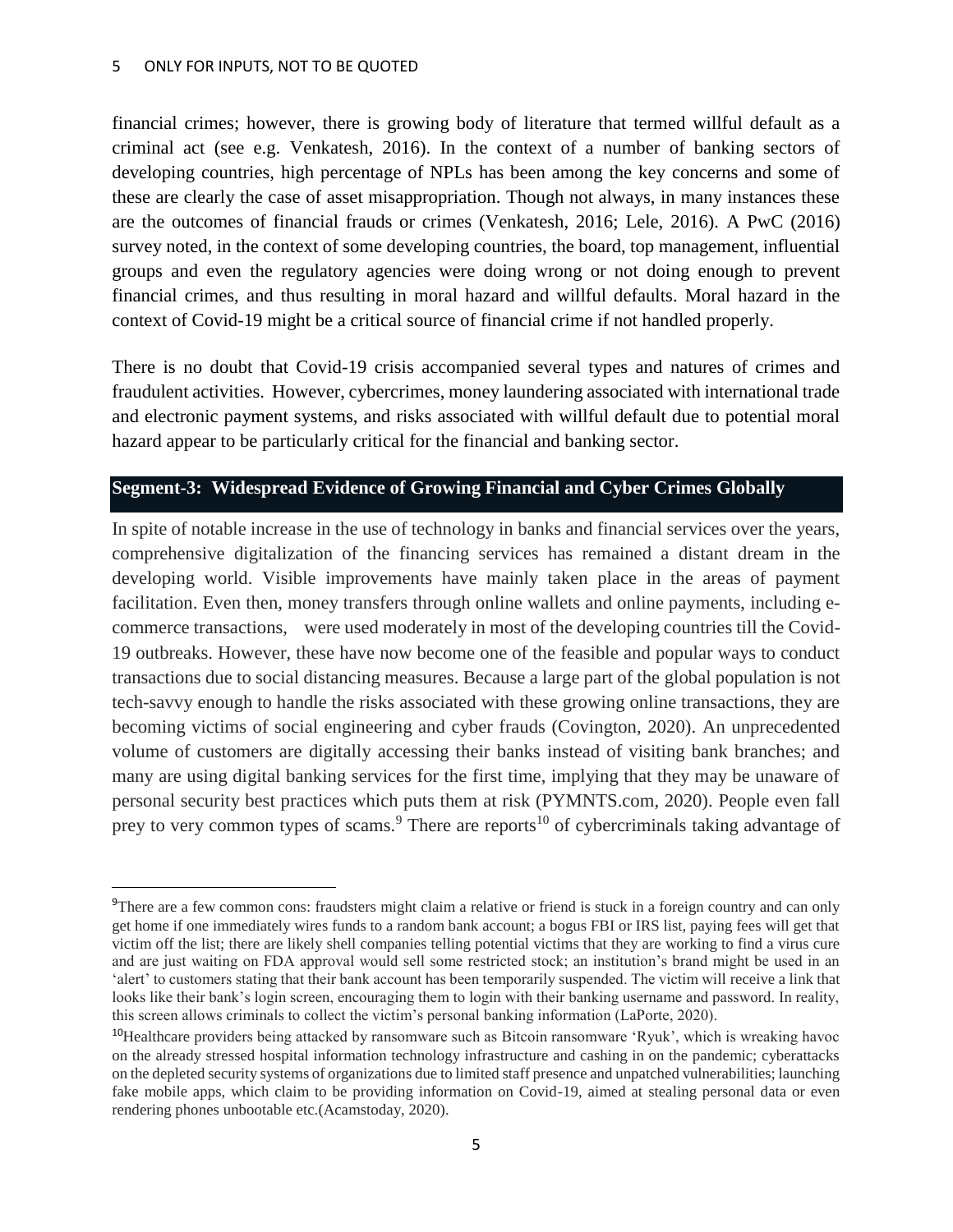#### 6 ONLY FOR INPUTS, NOT TO BE QUOTED

 $\overline{\phantom{a}}$ 

Covid-19 to scam the vulnerable section of population. Policy interventions and supportive measures of the policy makers have also been widely targeted.<sup>11</sup>

Countries<sup>12</sup> across the globe are reporting an increase in cybercrime during the pandemic. In some instances, quick adoption<sup>13</sup> of digitization resulted in complexities and cyber threats. Cyber-attacks have surged, ranging from phishing attempts to more sophisticated attacks on networks and information flows (KPMG, 2020).Cybercriminals are using malware such as viruses, worms, trojan horses, ransomware and spyware to invade, damage, steal or cancel personal data on personal computers; and stolen data can then be used for different malicious purposes, including accessing bank accounts and blackmailing the victims in exchange of ransoms.<sup>14</sup>Common cybercrime techniques such as phishing<sup>15</sup> have seen a spike and cause of threat for the bank clients and individuals (Europol, 2020). In January, Google registered 149k active phishing websites; in February, that number nearly doubled to 293k; in March, that number increased to 522k - a 350 percent increase since January (Google Report, 2020).<sup>16</sup> The situation in Bangladesh is not different.<sup>17</sup> Banks of the country have concerns on certain service areas<sup>18</sup> and quick adaptation of the technology in the changing situation.<sup>19</sup>

<sup>14</sup>https://www.ilmessaggero.it/italia/coronavirus reati\_truffe\_online\_ultime\_notizie-5111692.html

<sup>&</sup>lt;sup>11</sup>For example, one such scam that is already occurring involves banks' moratorium on equated monthly installments. Borrowers are being contacted by scammers over the phone or by email and are being asked to reschedule a loan as a relief measure; this allows scammers to extract account details and siphon off funds in no time (Acamstoday, 2020).  $12$ For instance, in Italy, there are reported scams and frauds that came in the form of ads, emails, fake websites, but also through phone calls and messages (https://www.commissariatodips.it/da-sapere/per-i-cittadini-e-iragazzi/internet-rischi-e-minacce/index.html).

<sup>&</sup>lt;sup>13</sup>The social distancing associated with the economic lockdowns meant that a great deal of in-person vetting of suppliers and hard copies of supply contracts have been shifted online, with many adopting electronic signatures, digitized documents and online payment portals for the first time, often before adequate protection (Rowden, 2020).

<sup>&</sup>lt;sup>15</sup>Phishing is the fraudulent practice of inducing individuals to reveal personal information, such as passwords and credit card numbers through fake websites or emails.

<sup>&</sup>lt;sup>16</sup>Data gathered by Google and analyzed by Atlas VPN: https://atlasvpn.com/blog/google-registers-a-350-increase-inphishing-websites-amid-quarantine/

<sup>&</sup>lt;sup>17</sup> Bankers of Bangladesh identified phishing and spear phishing; social engineering; spam attack; DoS and DDoS attack; DNS attack, ransomware as the major types (Survey data).

<sup>&</sup>lt;sup>18</sup> Customer's personally identifiable information (PII) may be stolen which would be very costly; risks associated with mobile apps are considered higher (Survey data).

 $19$  Due to huge number of bank's head office employees have no other way but to conduct office activities from home, it heightened dependency on exposed internet which causes risk of data breach; business meetings are conducted by using free tools/software (like zoom) and sharing valuable documents which may help fraudsters to conduct malicious activities (survey data).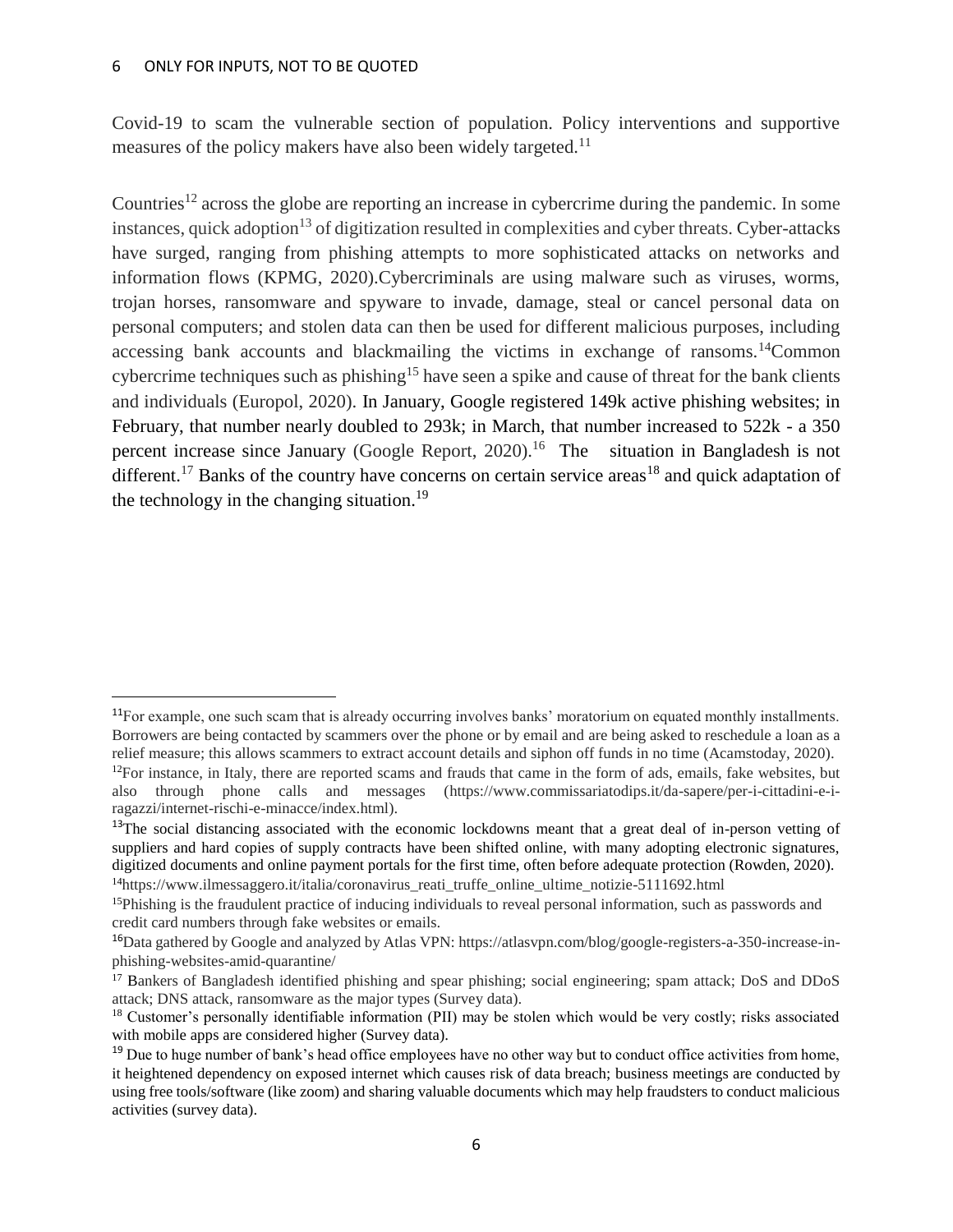#### 7 ONLY FOR INPUTS, NOT TO BE QUOTED

Adoption of information technology without adequate preparation in the changed environment have created greater scopes for money laundering schemes (Asian Banking and Finance,  $2020)^{20}$ . Most of the leading regulators and several law enforcing agencies<sup>21</sup> have warned banks and financial institutions to be vigilant about any such situation (Kosnar, 2020). Reporting from FATF members, observers, and open sources indicates that criminals have attempted to profit from the Covid-19 pandemic through increased fraudulent activities associated with international trade (FATF, 2020). World Customs Organization (WCO) warned<sup>22</sup> and asked to exercise extreme caution when purchasing critical medical supplies from unknown sources, particularly online. There was a significant increase in seizures of counterfeit and unauthorized face masks and hand sanitizers during a collaborative enforcement effort by the WCO, Interpol, Europol, customs administrations, police forces and other law enforcement agencies. A series of operations, held from 3 to 10 March 2020, resulted in the seizure of 37,258 counterfeit medical devices, of which 34,137 were surgical masks (WCO, 2020).In the face of extraordinary demand for medicines and equipment to help contain the spread of the virus, many companies have struggled to identify legitimate suppliers. In one example, Europol (2020) investigated a transfer of 6.6 million euros from a European company to a supplier in Singapore selling alcohol gels and protective masks; the goods were allegedly never received. In another case, it was reported that an attempted purchase of 3.85 million masks resulted in a loss of 300,000 euros by an organization that also fell victim to a supply scam (Refinitive, 2020). These threats and vulnerabilities represent emerging money laundering and terrorist financing risks (FATF, 2020b).<sup>23</sup>

Europe's top banking regulator, EBA, asked banks to take additional measures while processing payments linked to trade transactions to establish whether unexpected flows particularly linked to customers or regions badly affected by the virus are of legitimate origin (GTR, 2020). TBML is especially vulnerable in this crisis as a result of unusual hyper fluctuation of markets as well as the prices of goods and commodities (ADS, 2020). Trade linked to medical supplies is already proving a fraud hotspot, and there is also an issue in global trade financing or passing invoices for medical supplies that are at over-inflated prices (ACAMS Today, 2020).

 $\overline{\phantom{a}}$ 

<sup>&</sup>lt;sup>20</sup>For example, "so called 'money mule' activity is already identified as rapidly increasing, and criminals have been targeting individuals who might have lost their jobs recently with 'large salary working from home' job ads. These are designed to trick victims into using their personal bank accounts to funnel money illicitly obtained by criminals". (Asian Banking and Finance, 2020).

<sup>21</sup> Interpol and FBI warn of financial and frauds linked to Covid-19.

<sup>&</sup>lt;sup>22</sup>Customs and law enforcement agencies in China, Germany, Indonesia, Uganda, Ukraine, United Kingdom, United States and Vietnam, to name but a few, have reported such seizures in March 2020 (WCO, 2020).

<sup>&</sup>lt;sup>23</sup>"Criminals finding ways to bypass customer due diligence measures; Increased misuse of online financial services and virtual assets to move and conceal illicit funds; Exploiting economic stimulus measures and insolvency schemes as a means for natural and legal persons to conceal and launder illicit proceeds; Increased use of the unregulated financial sector, creating additional opportunities for criminals to launder illicit funds; Misuse and misappropriation of domestic and international financial aid and emergency funding; Criminals and terrorists exploiting Covid-19 and the associated economic downturn to move into new cash-intensive and high-liquidity lines of business in developing countries" (FATF, 2020b).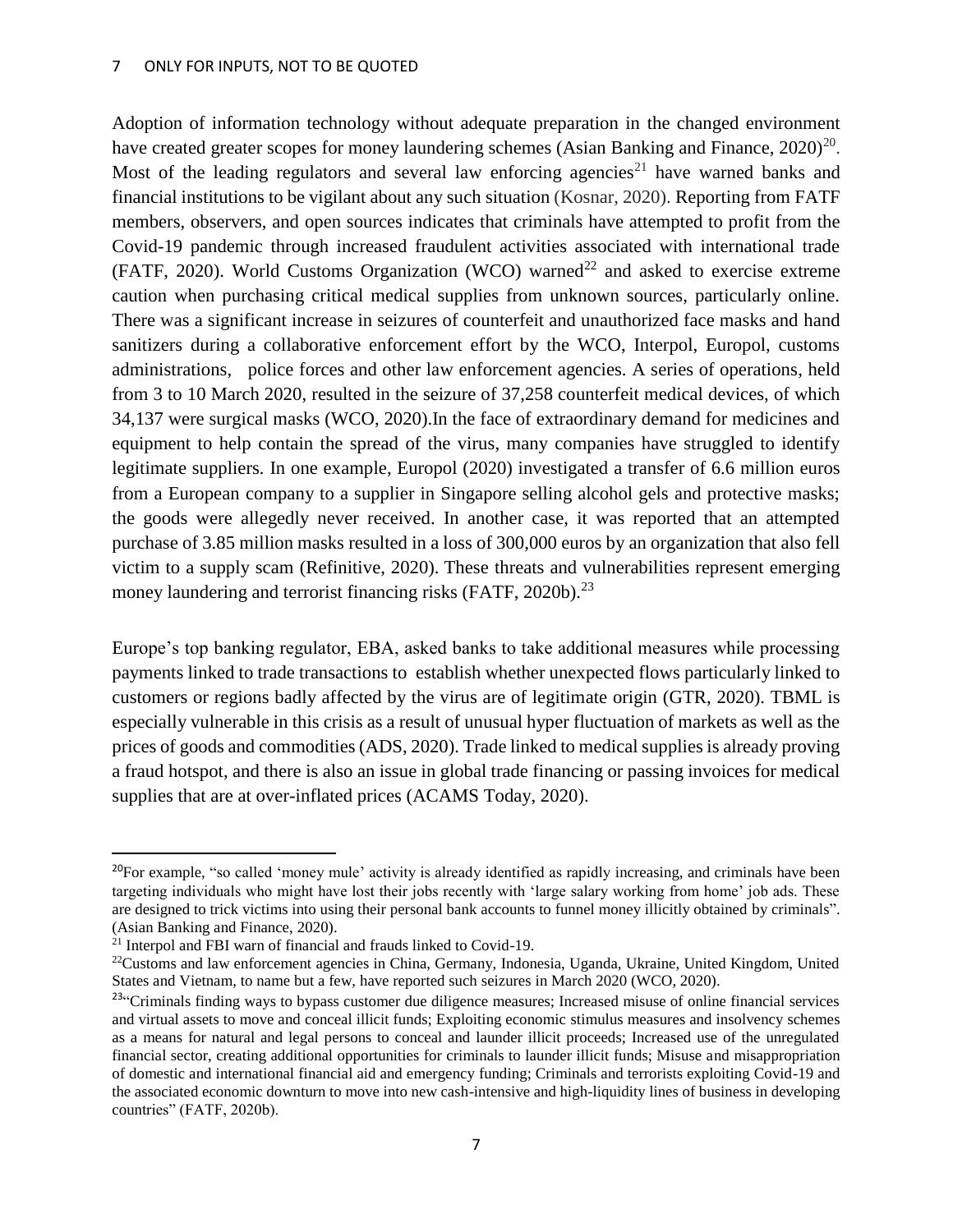There are indications<sup>24</sup>that massive levels of illicit financial flows<sup>25</sup> are going undetected through the global trading system (Rowden, 2020). GFI Report (2020) is particularly concerned with their impacts for developing countries, as things are projected to get worse for developing countries in the Covid-19 regime. According to Rowden (2020), even in normal times there have been common trends of trade mis-invoicing and other types of illicit financial flows to move wealth from low income to high income economies; and in the wake of the Covid-19 crisis, all of these dynamics are intensifying. Unemployment of migrant workers has resulted in fall in remittance inflows in a number of manpower exporting countries; and in some instances, even food insecurity and unemployment of a section of workers living abroad are also said to be a contributory factor for illicit fund flows from manpower exporting country to their host countries.

Digital payments are growing<sup>26</sup>rapidly and increased digital payment and money laundering using technology has close association. For handling associated challenges, the growth in digital financial transaction requires a better understanding of how individuals are being identified and verified in the world of digital financial services (FATF, 2020a). However, quick adaption of digital payments in the Covid-19 scenario has become a challenge for understanding the dynamics and sometimes contributing to money laundering. Banks and financial institutions have recommended clients to conduct their transactions through non face-to-face instruments, which are inherently considered risky. In addition, migrant workers may resort to illegal fund transfer using online and mobile payment. "Therefore, if loopholes had not been found and addressed earlier (subject of Recommendation 15 of the Financial Action Task Force on New Technology), problems could arise. The irony is that the mitigation process for threats also relies on technology, like the efficient technology-based KYC-CDD procedures applied by financial institutions" (Finance Tribune, 2020).

Bank itself might be within the alleged money laundering circle when these financial institutions commonly face liquidity crunch and unusual business disruption. For overcoming the challenges, there might also be desperation on the part of banks and financial institutions.<sup>27</sup> Thus, banks might

 $^{24}$ Global Financial Integrity (GFI) recently released its newest report (March, 2020), 'Trade-Related Illicit Financial Flows in 135 Developing Countries: 2008-2017', finding value gaps in reported international trade of a staggering USD8.7 trillion over the ten-year period, 2008-2017, and a gap of USD 817.6 billion in 2017 alone. The report also found high incidences of trade mis-invoicing as a percent of total trade (https://gfintegrity.org/new-gfireport).

<sup>&</sup>lt;sup>25</sup> Illicit fund flows, one associated area of TBML, are mainly accomplished mainly using trade mis-invoicing, tax evasion and the criminal smuggling of cash.

<sup>&</sup>lt;sup>26</sup>Digital payment is increasing at an estimated 12.7% annually, and by 2022, an estimated 60 percent of world GDP would be digitalized (FATF, 2020b).

<sup>&</sup>lt;sup>27</sup> The 2008 financial crisis is a good reference point when, former United Nations Office of Drugs and Crime Executive Director Antonio Maria Costa warned that 'stupid and diabolic' bank behavior as a result of the financial crisis allowed transnational mafia drug money to enter the financial system, estimated then at USD320 billion annually. 'With the financial crisis, banks became desperate for cash, and one of the few sources of liquidity these days is the transnational mafia," he claimed, based on intelligence from several jurisdictions (OCCR, 2020).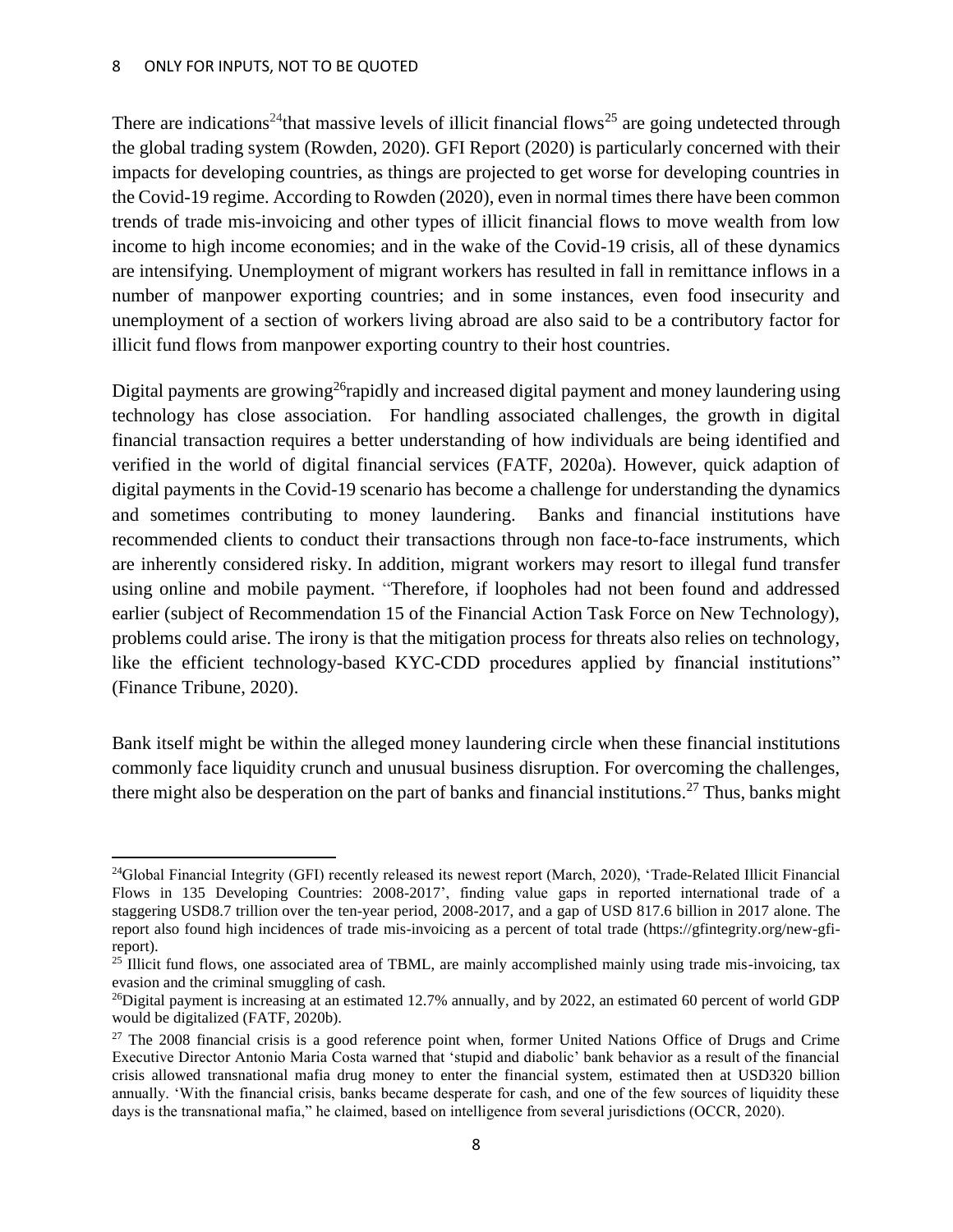be vulnerable at this point and there may be 'classic' money laundering risks emerging as a result of Covid-19.

In this Covid-19 situation, borrowers may be exploiting moral hazard<sup>28</sup> to privatize the reward and socialize the risk. Moral hazard problem also relevant for bankers and may contribute in pulling credit risk. Policymakers around the world are using banking channel to help distribute various stimulus packages to companies in need of cash injection where fraud and credit risk might be critical challenges. In the changing circumstance, companies are facing cash crunch and sometimes are not in a position to pay back bank loans. In the process of the cash injection process, a minority of unscrupulous business owners may be tempted to capitalize on the support available and default on payments. It is not easy for banking institutions to distinguish between those that are actually in need of assistance and show propensity to recover and those that are trying to abuse the situation or simply fabricate information to get access to funds (Asian Banking and Finance, 2020).

With stimulus packages rolling out in most countries, corporate behaviors cannot come under comprehensive check; and there is a possibility that large businesses would be favored over small businesses. "Today some of the wealthiest people made their money by borrowing from the banks to buy their own company shares in order to inflate its price; and following this they then sold their shares for a profit on the market. Now some of them are asking for bailouts as their company starts to struggle to survive". Supporting criminal may even be more harmful for the economy (Econfix, 2020).

## **Segment-4: Global Measures and Initiatives to Identify and Address the Challenges-Regulatory and Policy Responses**

Since the beginning of the Covid-19 destruction, there have been extensive highlights on increased risks around growing cybercrimes, frauds, fraudulent buying-selling, using trading of medical supplies for TBML, escalating illicit fund flows and social engineering scams. Against this backdrop, regulators, international bodies and organization, law enforcing agencies<sup>29</sup> and several other stallholders have provided warnings, alerts, directions and guidance on their expectations in managing financial crime risk and the associated fraudulent activities.

In the area of cybercrimes, cyber security experts and voluntary groups are mobilizing globally to provide threat intelligence and combat these attacks, and according to KPMG (2020), more than

 $\overline{a}$ <sup>28</sup> Nobel Prize winning economist Paul Krugman defined moral hazard as 'any situation in which one person makes the decision about how much risk to take, while someone else bears the cost if things go badly'.

 $^{29}$ Interpol has also reported a rise in the number of websites selling fake protective products, including face masks, sub-standard hand sanitizers and unauthorized anti-viral medication; as many businesses adopt virtual working environments or permit new connections to their systems, the FBI has been alerted to an increase in the number of criminals trying to steal personal and intellectual property information (Refinitive, 2020).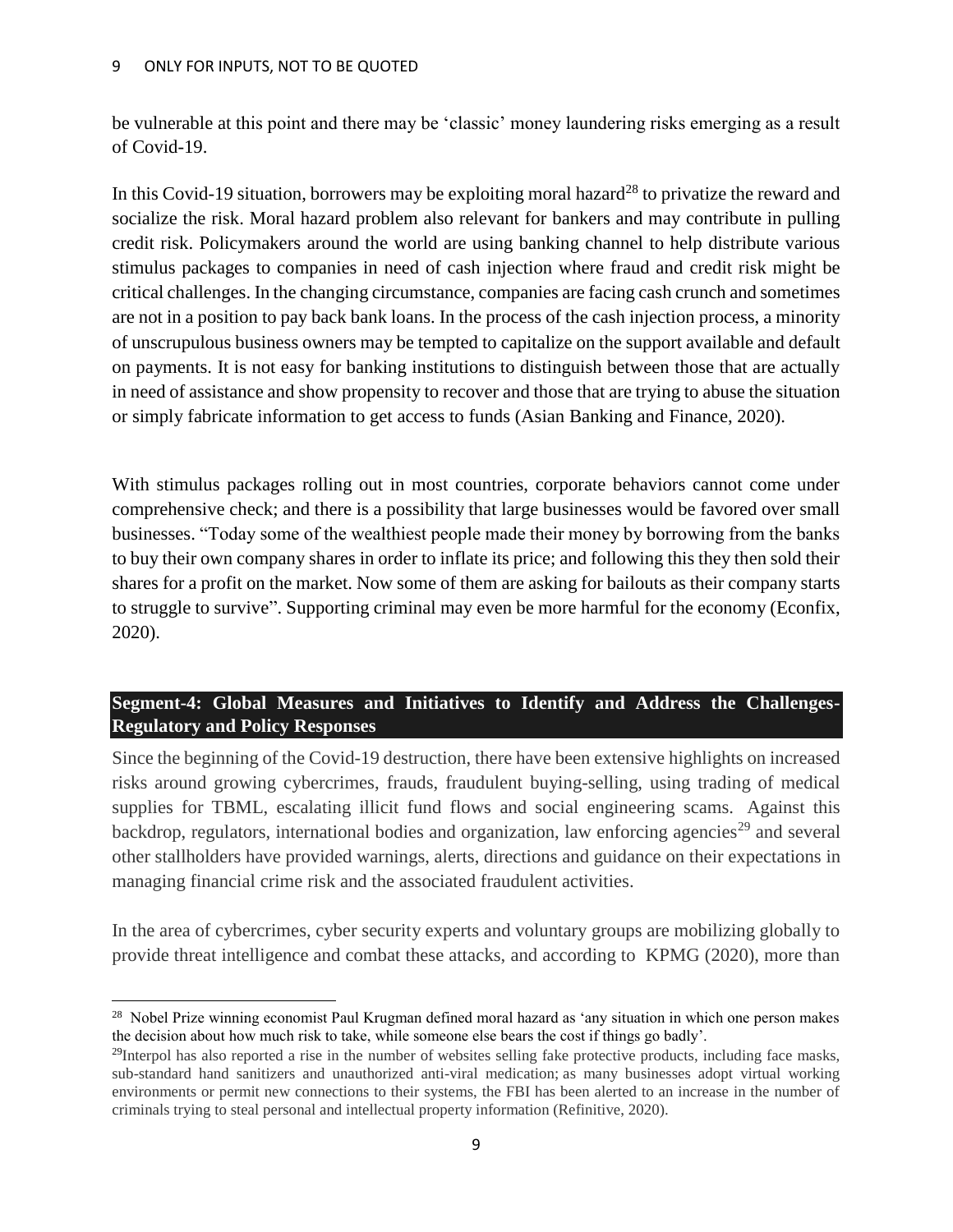ever, firms would need to shore up their cyber defenses and educate employees, at all levels. UK National Crime Agency has warned of an increase in spear-phishing attacks, and noted that organized criminals were using malicious mobile applications and websites to exploit the pandemic. FinCEN (2020) advised financial institutions to remain alert for schemes that seek to profit from the current crisis, noting a number of emerging trends.<sup>30</sup> FATF (2020a) very recently highlights the innovative ways in which financial institutions can deliver digital financial services and managing risks. As some employees are working from home<sup>31</sup>, banks must undertake educative and informative programs to ensure that employees maintain sound cyber and information security practices (Freshfield, 2020). Financial authorities are warning financial institutions to be particularly watchful in relation to their IT networks and non-public data; thirdparty risk; and cyber security incident response plans; and to focus additional efforts on staff training and awareness (Crisnato and Prenio, 2020). Campaign to educate customer is very essential at this vulnerable scenario.<sup>32</sup>

Central banks and regulatory authorities have become very active to emphasize the importance of maintaining effective systems and controls to ensure that the financial system is not abused for money laundering or terrorist financing purposes.<sup>33</sup>The European Banking Authority (EBA) issued a statement on actions to mitigate financial crimes during the Covid-19 pandemic, calling on competent authorities to support credit and financial institutions' ongoing AML/CFT efforts. Competent authorities are requested by the EBA to: "make clear that financial crime remains unacceptable even during the pandemic; continue to share information on emerging AML/CFT risks; set clear expectations on the steps financial institutions should take to mitigate those risks; consider how to adapt their supervisory tools to ensure ongoing compliance by credit and financial institutions with their AML/CFT obligations" (EBA, 2020a).

It is well recognized that KYC (Know your Customer), CDD (Customer due diligence) and right red flags are crucial to handle money laundering risks in any situation. Already there are concerns and suggestions for greater scrutiny surveillance using newer red flags.<sup>34</sup>FATF issued 'Digital ID'

 $\overline{\phantom{a}}$ <sup>30</sup> "Like bad actors who pose as government officials to solicit donations, steal personal information, or distribute malware; investment scams involving false claims that products or services can prevent, detect, or cure the coronavirus; the sale of misbranded products that make unfounded health claims; and insider trading".

 $31$ As the huge jump in the number of staff at all levels of a bank needing remote access has created an initial challenge, like some staff may have lacked the hardware or software needed to access the bank's Virtual Private Network (VPN), leading to IT teams loosening some controls in the short term (KPMG, 2020).

<sup>&</sup>lt;sup>32</sup>Several banks in the UK-including Barclays, HSBC, Lloyds Banking Group and Royal Bank of Scotland - have launched social media campaigns to educate customers about warning signs like unexpected password or personal banking information requests (PYMNTS.com, 2020).

<sup>&</sup>lt;sup>33</sup>For example, the Central Bank of Ireland emphasizes that firms should remain up to date on the changing AML/CFT techniques and how they might change due to an economic downturn; this will involve in particular reviewing and, if necessary, updating AML/CFT risk assessments and transaction monitoring processes; paying particular attention to changing spending patterns, funds flows and a migration to online payments (A & L Goodbody, 2020).

<sup>&</sup>lt;sup>34</sup> Red flags may include: recently incorporated companies with no or little track record in supplying medical or pharmaceutical products exporting; companies having a track record in supplying medical or pharmaceutical products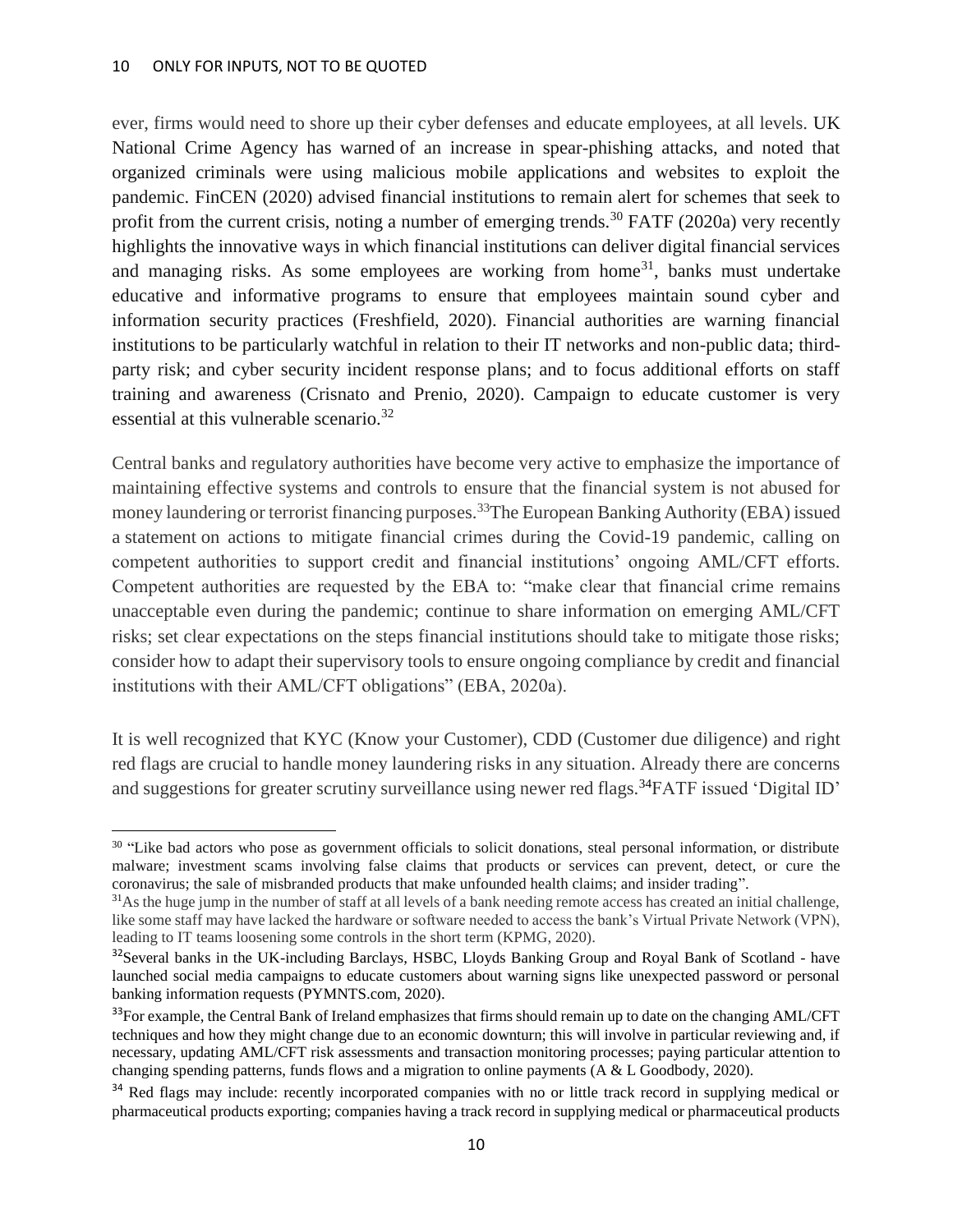to assist governments, regulated entities and other relevant stakeholders in determining how digital ID systems can be used to conduct certain elements of CDD. In the digital ID context, the requirement that digital "source documents, data or information" must be "reliable", "independent" means that the digital ID system used to conduct CDD relies upon technology, adequate governance, processes and procedures that provide appropriate levels of confidence that the system produces accurate results. The guidance clarifies that "non-face-to-face customeridentification and transactions that rely on reliable and independent digital ID systems with appropriate risk mitigation measures in place, may present a standard level of risk, and may even be lower-risk"(FATF, 2020a).

Operational efficiency, control and initiatives by the banks and financial institutions are at the core of handling credit related moral hazard and potential willful default scenario in the context of the Covid-19. However, regulatory and prudential guidelines might be useful to undertake due initiatives and approaches by the banks and financial institutions in the process of handling credit operations. EBA suggested measures to address the adverse systemic economic impact of the Covid-19 pandemic in the form of a general moratorium, payment holidays stemming from public measures or industry-wide payment relief initiatives taken by banks and financial institutions. In a statement on the application of the prudential framework regarding default and forbearance in light of Covid-19 measures, EBA (2020b) suggests that "in the process of moratoria or determining the modified schedule of payments or credit assessment for potentials borrowers, individual assessments should be done in a careful manner, which does not entail any automatism in the classification; and should institutions face a substantial number of individual assessments, they should prioritize the analysis, using their risk-based approach." "Initial assessment should focus on those individual exposures most likely to have had a significant impact and can initially be done at the portfolio level, if need be. Any assessment will furthermore need to be done on a consistent basis based on reliable information." And for the purposes of supervisory reporting, as suggested by EBA, the definition of forbearance is designed to be reported when banks offer specific measures to help a specific borrower who is experiencing or likely to experience temporary financial difficulties with their repayment obligations.

For handling financial crime, regulatory and policy approach may not be very concrete or certain. In the wake of the Covid-19 situation, on the one side, there are growing concerns of misusing digital, market and trade transactions that demand tough and stringent measures; while on the other side certain transactions and activities need smoothness and relaxation to address exiting health

where there has been a recent change in the controlling structure and where the said controlling structure cannot be properly identified or appear unusually complex; a company shipping medical and/or pharmaceutical products to a country and there is no planned cargo flight or vessel in the specified shipping period/route; trade documents that include vague description of the goods and/or their nature; price of goods and/or shipment that appear manifestly or abnormally high; and a company receiving shipment of medical and/or pharmaceutical products has no economic or lawful justification for this transaction (ADS, 2020).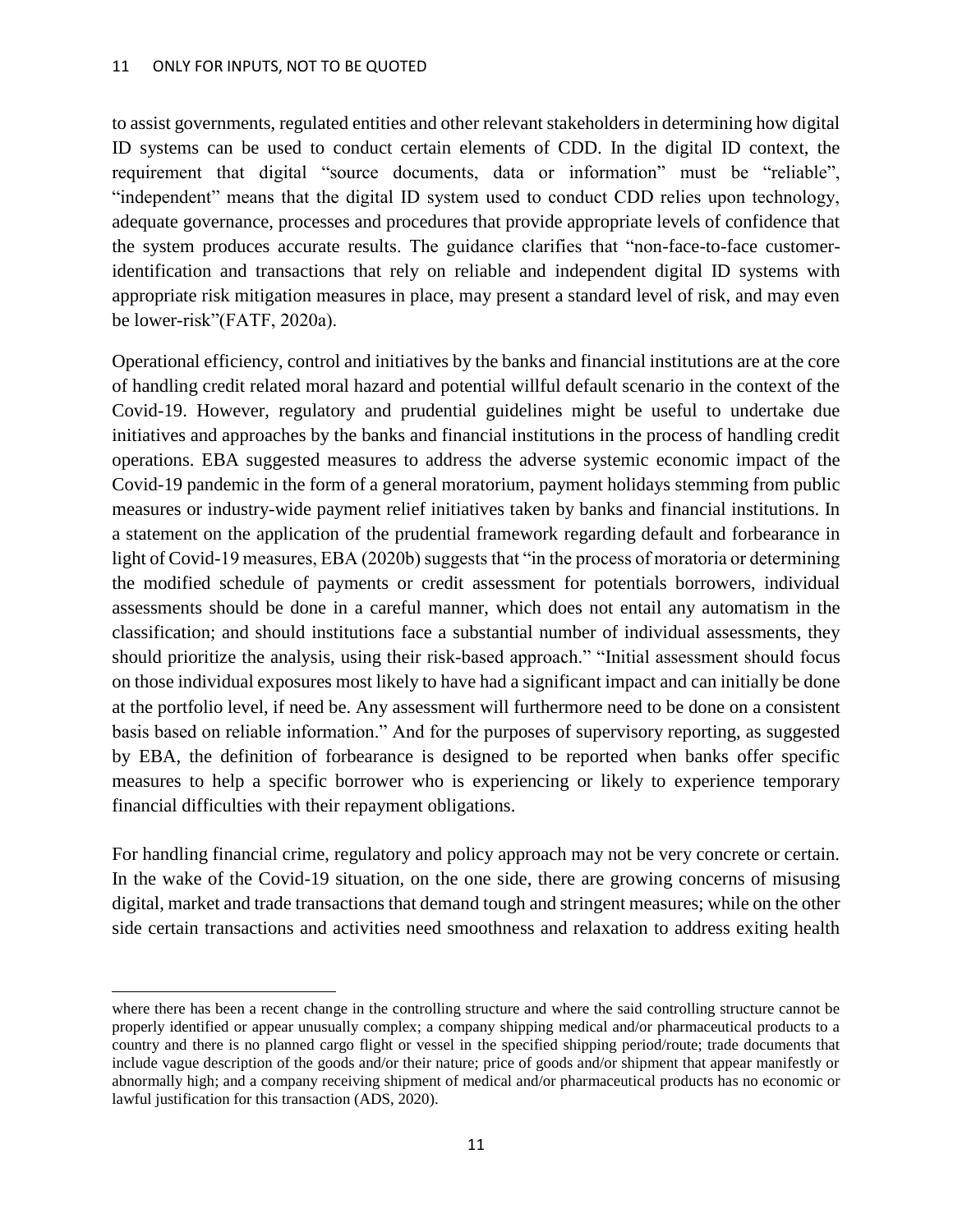and economic challenges.<sup>35</sup> Thus, in spite of adequate symptoms of the growing financial crimes and warnings on the part of the national authorities<sup>36</sup>, some of the necessary policy interventions have contributed in the escalation of crime risks<sup>37</sup>. On the one side, international organizations have asked to undertake utmost care in financial facilitation and sought to unify the global approach against financial crime and also address sanctions, money laundering and terrorist financing concerns during the pandemic; and on the other side, there are guidance on digital onboarding and simplification of due-diligence procedures. For example, while it is logical to encourage the use of digital payment platforms by raising limits on mobile money transactions; this might be luring for the fraudsters. As in many other global economies, the Bangladesh Financial Intelligence Unit (BFIU) issued instructions for relaxed and smooth delivery of stimulus packages for much needed quick economic recovery, while on the other hand, it issued warning to the banks to be alert on the potential risks of financial crime. The recent declaration of the government of Bangladesh regarding 50 percent penalty reflects the country's concern on falsification of invoicing. Practically, identifying a balanced-stand and installing risk based approach are challenging tasks for the policy makers at this situation.

## **Segment-5: Identifying Approaches and Preparedness of banks and financial institutions to handle financial crimes and Cyber Security Concerns**

Adopting right kind of approach, close monitoring and preparedness measures are crucial at this unprecedented and difficult time, though it is not easy to follow stringent measures in facilitating certain transactions associated with health<sup>38</sup> and other emergency services. The fear and chaos caused by the pandemic has provided a very good platform for launderers and fraudsters to flourish until banks and financial institutions develop a defense mechanism (Acamastoday, 2020). To address the financial risks in this covid-19 situation, a combination of trusted data and a risk-based

<sup>&</sup>lt;sup>35</sup>FATF statement also reminds financial institutions to use a risk-based approach to ensure that legitimate non-profit relief work is not hampered so that aid can be delivered to its intended recipients (A & L Goodbody, 2020).

<sup>&</sup>lt;sup>36</sup>For example, several USA agencies have warned of financial crimes associated with Covid-19; UK National Crime Agency has warned of an increase in spear-phishing attacks, and noted that organized criminals were using malicious mobile applications and websites to exploit the pandemic; Canada's Financial Transactions and Reports Analysis Centre has instructed banks to focus more on flagging and reporting suspicious activity during the crisis (Moneylaudneirng.com).

<sup>&</sup>lt;sup>37</sup>EBA issued a statement emphasizing the need for a flexible approach to anti-money laundering and counterterrorist financing supervision for certain situation. Asian regulators have focused on balancing the need for commercial efficiency with the need to address a heightened risk of financial crime. The Philippines relaxed certain regulatory obligations related to AML and know-your-customer requirements. Regulators in Australia and New Zealand underscored their expectations that financial institutions continue to meet their AML and counterterrorist financing obligations, especially those pertaining to the monitoring of suspicious transactions, but also relaxed reporting deadlines and KYC requirements. Securities and Exchange Board of India focused on easing access to funds while noting the need for vigilant cybersecurity measures (Moneylaundering.com)

<sup>&</sup>lt;sup>38</sup>The mean percentage of companies in the healthcare sector carrying out due diligence at only 50%, which is 7% below the total for all sectors surveyed in a newly released report by Refinitive (Refinitive, 2020).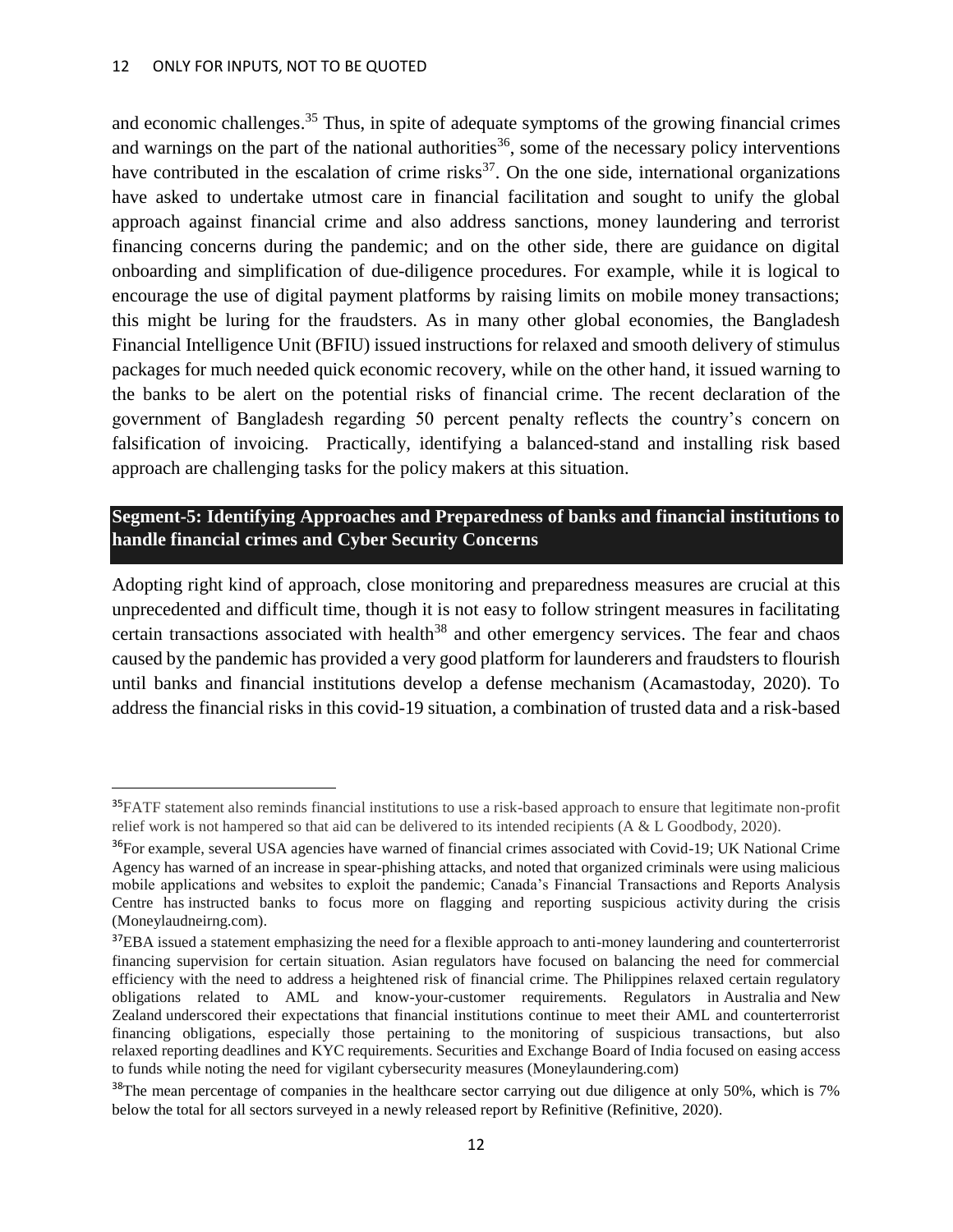approach would be needed (Refinitive, 2020). For banks and financial institutions this risk may be transformed into an opportunity by undertaking right approaches and measures.<sup>39</sup>

Despite emergency and funding need, compromising with KYC and CDD may be expensive. Banks and financial institutions need to ensure effective risk procedures, strong communication, due compliances and adequate internal control mechanisms to manage their financial crime risk at this unprecedented time.<sup>40</sup> Control and surveillance by the banks and financial institutions at all levels is necessary for ensuring market and transaction level integrity.<sup>41</sup>Undated information and identification of red flags are essential to handle the ongoing challenges. Training of the staff and collaboration is a necessity.<sup>42</sup> It is important to understand that these crimes are not just a nuisance to customers; rather, these are going to affect profits and reputations of banks and financial institutions.

On the way to address the situation, solutions of financial crime and cyber threats are coming up, using risk-based approach and extensive use of information technology. The FATF is encouraging "the fullest possible use of responsible digital customer onboarding and delivery of digital financial services" during the crisis. FATF (2020b) suggested for "domestic coordination to assess the impact of Covid-19 on AML/CFT risks and systems; strengthened communication with the private sector; encouraging the full use of a risk-based approach to customer due diligence; and supporting electronic and digital payment options" as strategy to handle financial crime risks by banks and financial institutions. Information sharing and collaboration have been suggested commonly in several solution frameworks. For addressing the challenge of illicit capital flows, more support is needed in many developing countries in the form of improved interagency collaboration between financial intelligence units, customs agencies, law enforcement and anti-corruption commissions (Rowden, 2020). Driving on technology based solutions, Poole (2020) recommended for realignments<sup>43</sup> that include strengthening suspicious activity report investigation and enhancing

<sup>&</sup>lt;sup>39</sup>"Banks and financial institutions have been faced with the compelling need to move work operations online, and while this presents a unique opportunity to explore the digital onboarding of clients, trusted and secure solutions must be adopted in order avoid cyber security threats and identity fraud" (Acamastoday, 2020).

<sup>&</sup>lt;sup>40"</sup>Unprecedented times call for innovative solutions, and looking at improving the communication channels between AML and fraud to provide vital intelligence could prove hugely beneficial in tackling the increase in crime during these challenging times" (PwC, 2020).

<sup>&</sup>lt;sup>41</sup><sup>41</sup> It is warranted for financial institutions to deploy strict transaction and communications surveillance to safeguard market integrity" (Levy, 2020).

 $42^{\circ}$ It is also helpful to train staff and customers to maintain healthy skepticism surrounding new companies addressing the pandemic; partnering up and networking are another essential issues to address" (LaPorte, 2020).

<sup>&</sup>lt;sup>43</sup>As most client interactions for banking are now happening through online channels, anti-money laundering (AML) procedures need to be changed. The risk perception of banks should also be changed accordingly as bad actors will introduce newer forms of suspicious activities into the system.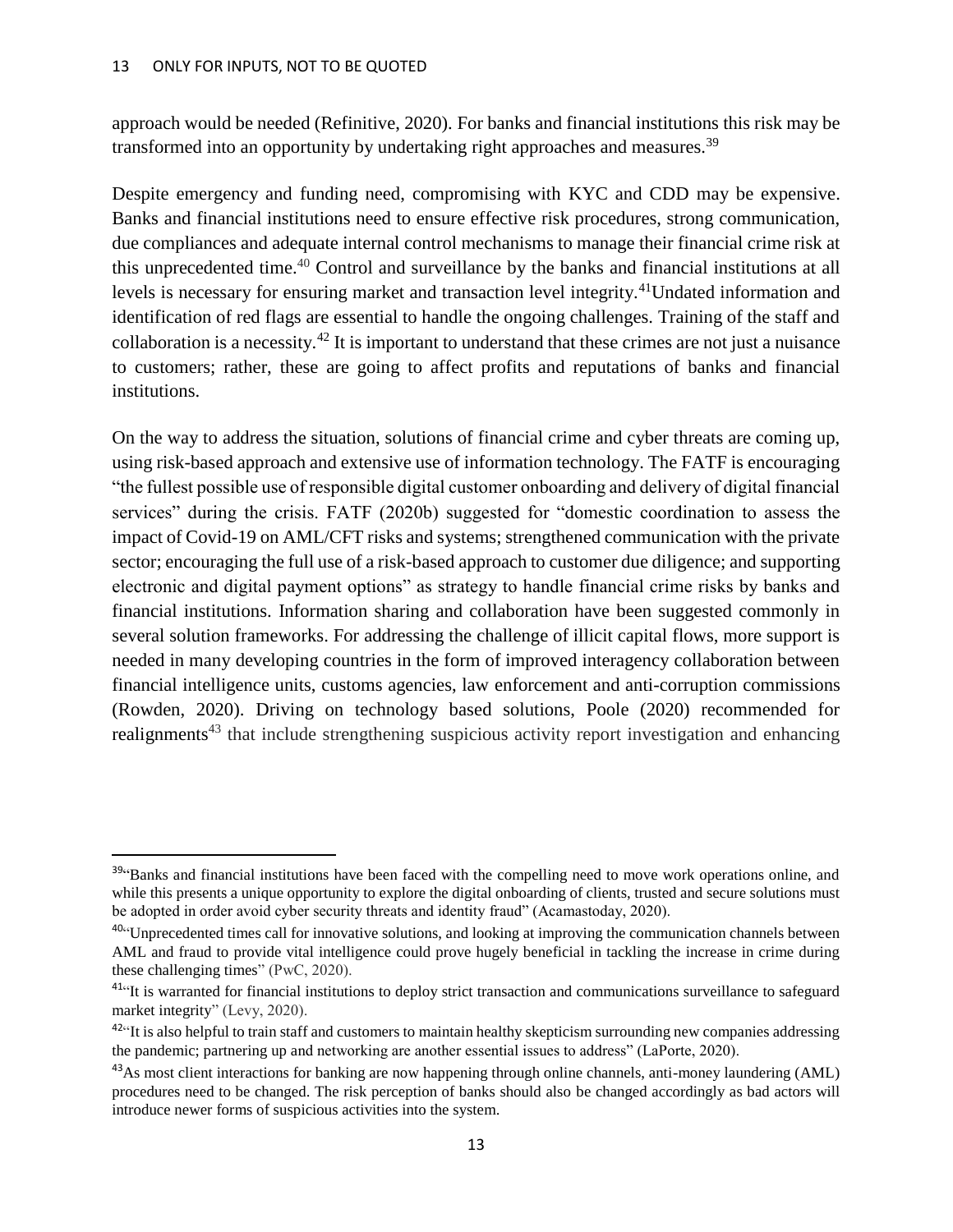automation<sup>44</sup>; fine-tuning adverse media screening<sup>45</sup>; new scenario building for transaction monitoring<sup>46</sup>; stricter Insider-trading detection through AI-based models<sup>47</sup>; finding newer acceptable ways to perform KYC updates<sup>48</sup>; enriching fraud scenarios with the latest event information<sup>49</sup>; and deploying adequate staff for handling cyber threat<sup>50</sup>. Technology focused solution and artificial intelligence  $(AI)^{51}$  probably is the right approach for the banking strategy in the corona regime. Some of these suggested measures seem to be very sophisticated that involve major transformation and costs. Such major changes may not be a short term option for most of the banks and financial institutions of the developing countries; however, those would be useful from a long term perspective. And, the reality is "digital transformation will not regress or slow once the pandemic is under control; and financial institutions and other businesses that are required to meet AML/CFT compliance requirements cannot afford to ignore this trend" (Accuity, 2020).

Based on the scenario analyses and suggestions, banks and financial institutions need to identify broad areas (box-5.1) to handle existing crime and cyber security concerns. Management approach for addressing the ongoing scenario would need special risk approach, and adjustment and accommodation (box-5.2).

<sup>&</sup>lt;sup>44</sup> "It is time to work hard to introduce cognitive robotic process automation based solution." (Poole, 2020)

<sup>&</sup>lt;sup>45</sup> "With Covid-19 introducing new sets of financial crime typologies, FIs face increased false positive alerts as well as true positive misses. Therefore, FIs need to review their media screening and introduce necessary changes to stay effective. In short, FIs must redefine screening typologies for drawing insights" (Poole, 2020)

<sup>&</sup>lt;sup>46</sup> "Banks need to review TM scenarios and introduce artificial intelligence (AI)-based detection wherever possible to take care of any new anomalies or pattern changes automatically."(Poole, 2020)

<sup>&</sup>lt;sup>47"</sup>A more rigorous trader and employee communication surveillance."(Poole, 2020)

<sup>&</sup>lt;sup>48</sup> "FIs need to develop a robust mechanism using unconventional channels wherever possible, such as online data collection for collecting customer data."(Poole, 2020)

<sup>&</sup>lt;sup>49</sup> "As newer forms of frauds are gaining prominence, FIs need to enrich their fraud event repository so Covid-19induced frauds are not missed; AI-based detection models will be quite handy for making unsupervised adjustments in flawed indicators."(Poole, 2020)

<sup>&</sup>lt;sup>50</sup> "Cybersecurity and data breach prevention are nonnegotiable under all circumstances. Any frugality in terms of staffing this function will only attract hefty financial and reputational losses. Therefore, IT support should receive top staffing priority". (Poole, 2020)

<sup>51</sup>"AI-powered AML systems provide many advantages over an existing rule-based system. This includes being able to dramatically reduce false positives. The AI technology can be strategically placed between the AML rule-based system and the investigator, which allows companies to gain a rapid return of investment. Overall, the average investigation time is dramatically reduced from between 45 to 90 days, to seconds" (Global Banking and Finance Review, June 2020).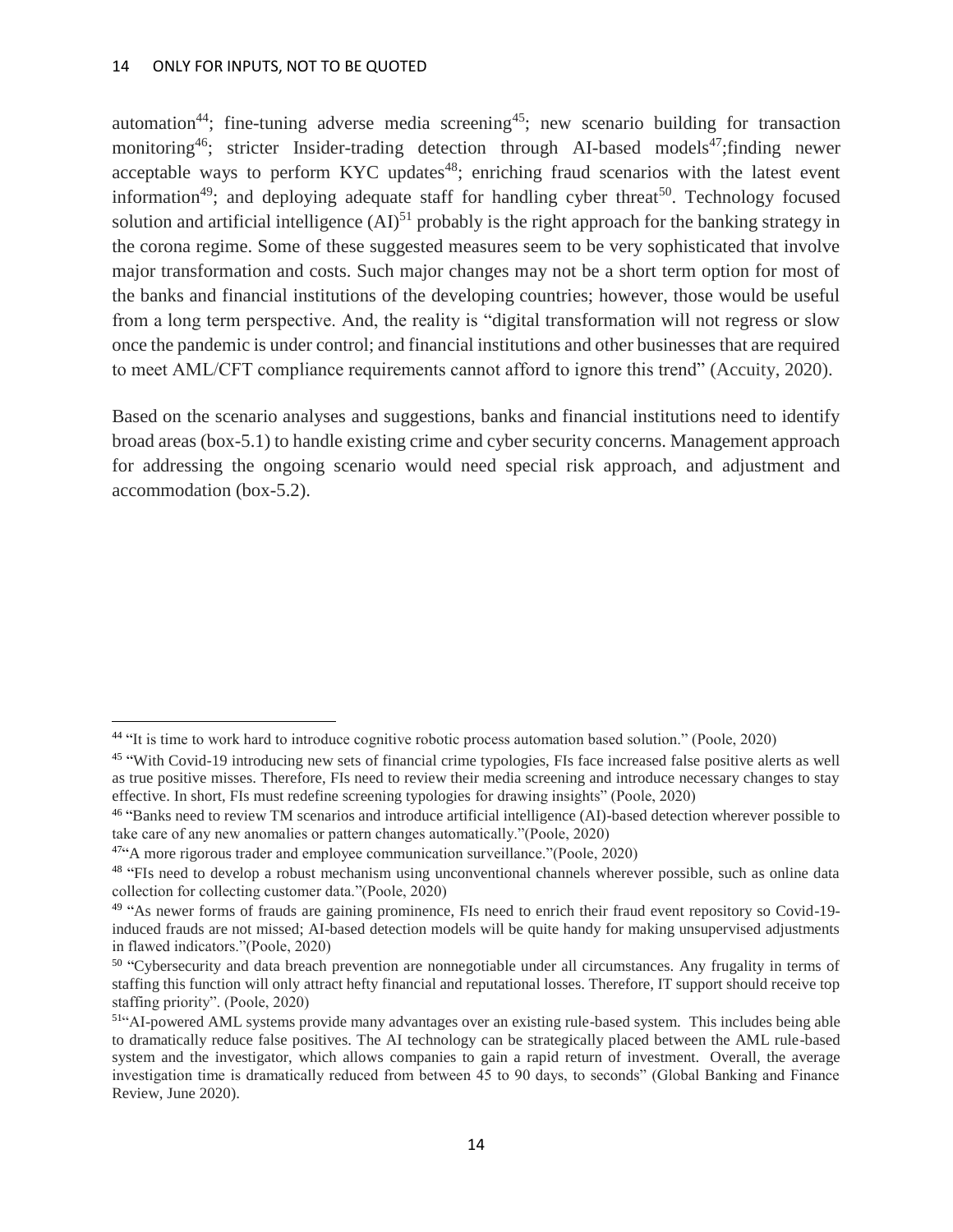l



As measure and risk-based approach, the banking industry should rely on the integrated approach i.e. Enterprise Risk Management (ERM)<sup>52</sup> where board and top management have critical role to

<sup>52</sup>…..is a structured approach that aligns strategy, processes, people, technology and knowledge with the purpose of evaluating and managing the uncertainties the enterprise faces; it is a forward looking approach to manage all key business risks and opportunities (Deloach, 2000).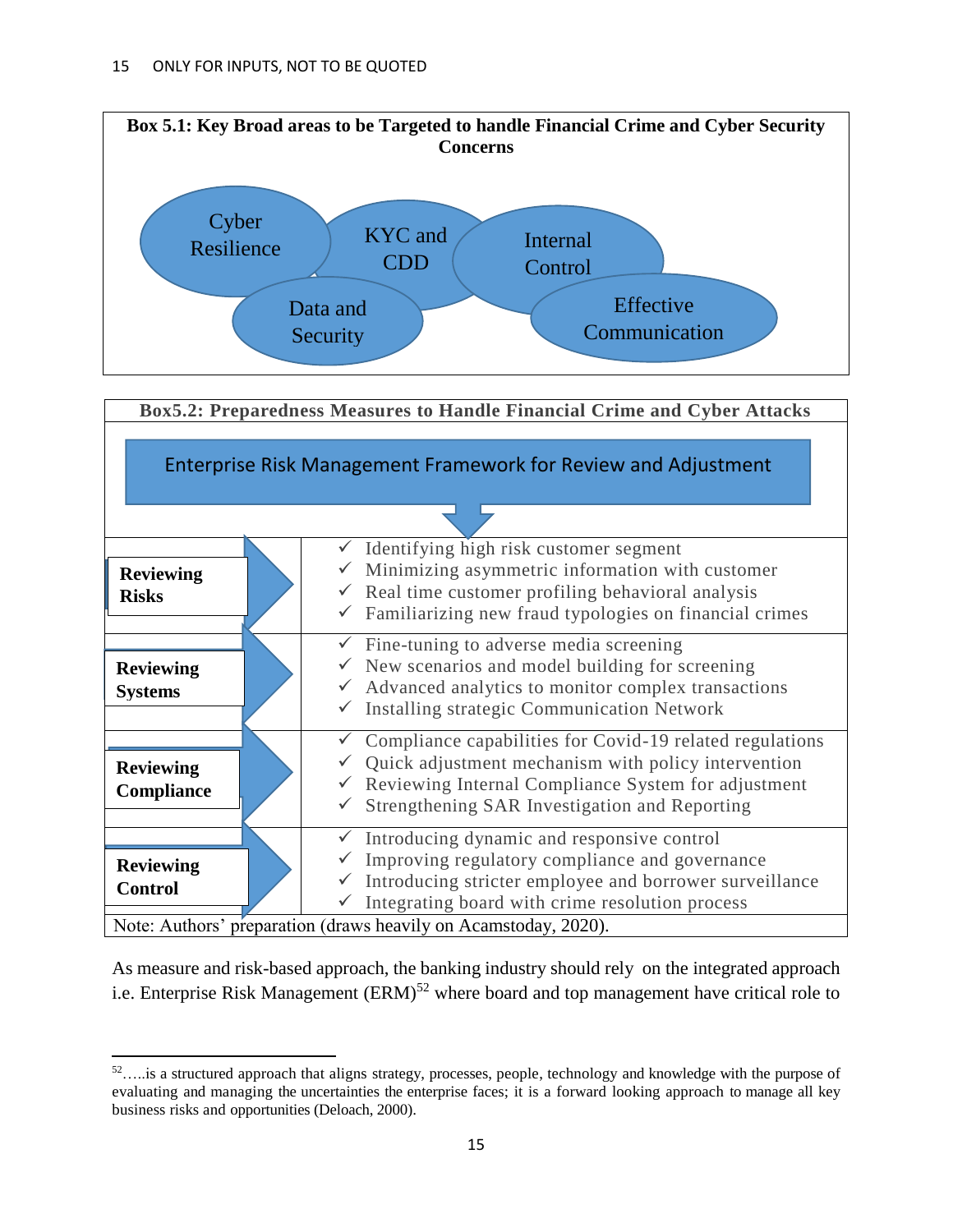play to handle crime and security risk management efforts in this crisis situation.<sup>53</sup>Four key areas should strongly come under review: risks; systems, compliance, and controls.

It is crucial that banks must outline internal vulnerability associated with the systems and products. Based on a bank's business model, where do points of entry for fraudsters and criminals exist? What segments of customers are particularly vulnerable to falling victim to scammers? Financial institutions must build controls around the vulnerabilities in their models.

Economic stimulus packages are targeted mainly for the affected clients of banks and financial institutions, and clients having financial strength and who are unaffected should not be facilitated. What strategies might work to attain that? Strategic communications are critical for addressing moral hazard problems associated with these facilitation that might cost credit quality of banks. It is important to identify what kind of feasible strategy and communication network would help handling credit risk and moral hazard challenges in this situation?

Is internal control mechanism of the bank responding to the emerging financial crimes? What are the areas- products and clients, where the banks need to heighten due diligence? Is the changing and evolving compliance and transaction monitoring under control of the management? Regardless of the strategy, it is important to stay compliant. Should the banks need extra care with customers who claim to have additional cash flows due to the pandemic?

Banks' employees must be updated with correct and valuable information, and kept away from misinformation and confusion. This might be part of strategic communication of banks. Training, education and awareness are critical at this moment. What are the critical information that the customers and employees need to protect themselves and the system from the fraudsters? Partnering with key agencies and professionals would be helpful to draw best possible practices and undertake counter measures against financial crime and cyber security concerns.

Alongside identifying crime risks, the time has come to gear up for the institutionalization of the changes and adjustments to attain both short-term and long term goals for handling financial crimes. Some technology adoption and digitization are very much possible as part of the ongoing adjustment process. However, ultimately it is about digitalization that may help transforming the financial crime and efficiency dynamics of banks and financial institutions. Adoption of technology might be the sources of several financial crime risks; however, embracing the technology can beget the best solution for handling financial crime by the banks and financial institutions.

<sup>&</sup>lt;sup>53</sup> In spite of the importance of ERM that received renewed focus following the 2006-08 global financial crisis, it did not receive due impetus with its integrated and preparedness approach in banks; Global Risk Report 2019 explained why ERM should be the future of banks! (World Economic Forum, 2019).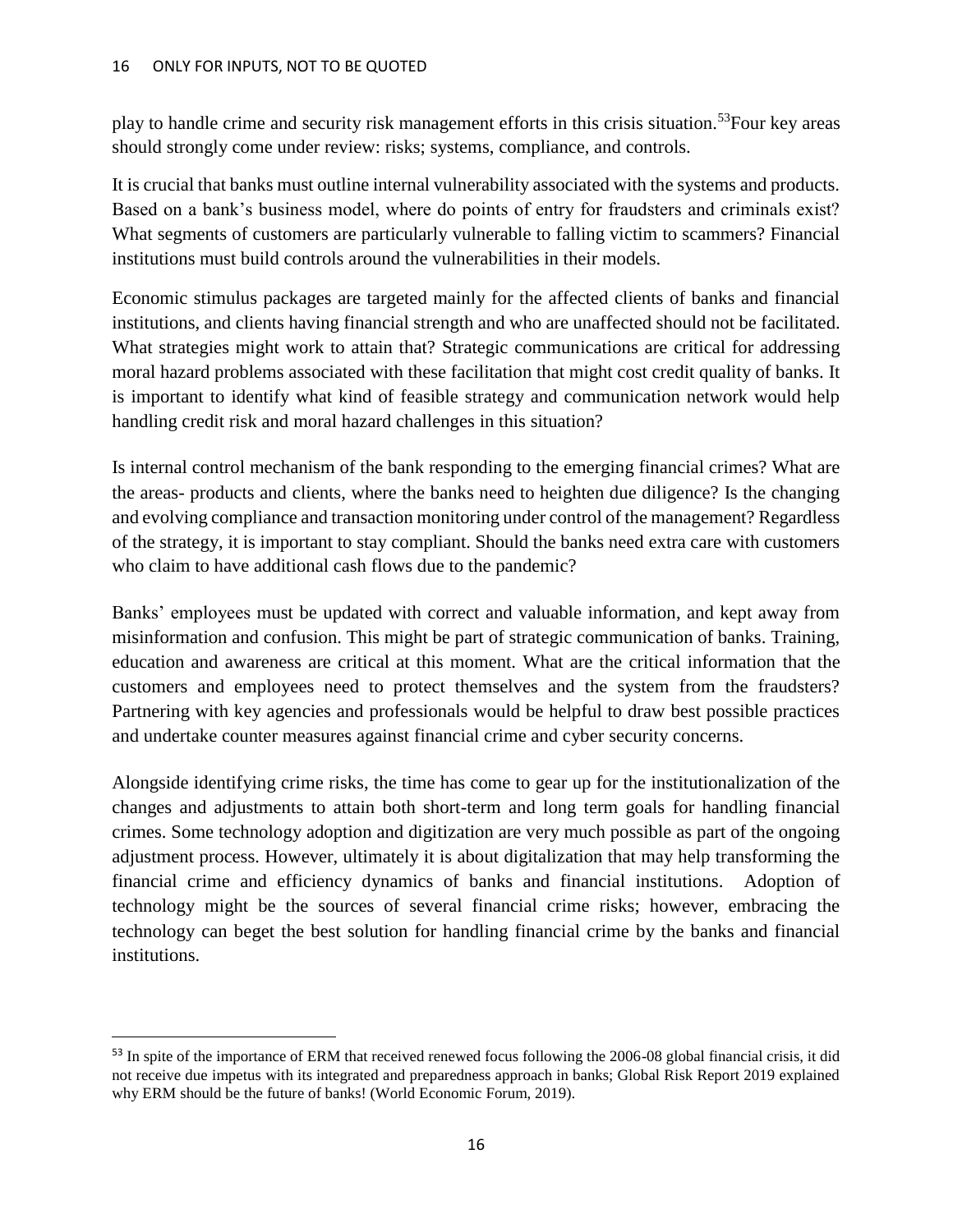#### **References**

A & L Goodbody (2020) COVID-19: Financial Crime Risk – Regulatory expectations: https://www.algoodbody.com/insights-publications/covid-19-financial-crime-risk-regulatory-expectations

Acamstoday (2020) COVID-19: The Lurking Financial Crime Threat for FIs, JUNE 3, 2020: https://www.acamstoday.org/covid-19-the-lurking-financial-crime-threat-for-fis/

Accuity (2020) How COVID-19 is Changing KYC and AML Technology in APAC: https://accuity.com/accuity-insights-blog/how-covid19-is-changing-kyc-and-aml-technology-in-apac/

ADS (2020) AML/CFT Risks during COVID-19 – Trade Based Money Laundering 15 April 2020 https://www.ads.mu/article/aml-cft-risks-during-covid-19-trade-based-money-laundering/

Asian Banking and Finance (2020) COVID-19 and the implications for fraud, credit risk and money laundering, APR 29, 2020: https://asianbankingandfinance.net/solution-center/protecting-and-defendingfinancial-institutions-financial-crime-and-cyber-attacks/co

Covington (2020) "FinCEN Issues COVID-19-Related Guidance on SAR Filings, Heightened Risk of Disaster Fraud," Covington, March 16, 2020, https://www.covfinancialservices.com

Crijantor, Juan Carlos and JermiPrenio (2020) Financial Crimes in Times of Covid-19: AML and Cyber Resilience Measures, FSI Brief, No-7, Financial Stability Institute, May, FSI.

Carlsson-Szlezak, Philipp, Martin Reeves and Paul Swartz (2020) What Coronavirus Could Mean for the Global Economy, Harvard Business Review, March 2020, Published on HBR, ORG.

Deloitte (2020) Banking fraud, AML and KYC compliance in the era of COVID-19 23 April 2020: https://www2.deloitte.com/ro/en/pages/business-continuity/articles

Deloach, J.W. (2000) Enterprise-Wide Risk Management: Strategies for Linking Risk and Opportunity, Financial Times/Prentice Hall, London

EBA (2020) "EBA statement on actions to mitigate financial crime risks in the COVID-19 pandemic," European Banking Authority, March 31, 2020, file:///C:/Users/d40831837/

EBA (2020a) EBA statement on actions to mitigate financial crime risks in the COVID-19 pandemic, March 31: https://www.cmvm.pt/pt/Comunicados/Comunicados/Documents/EBA

EBA (2020b) Statement on the application of the prudential framework regarding Default, Forbearance and IFRS9 in light of COVID19 measures, March 25: https://eba.europa.eu/sites/default

Econfix (2020) Moral Hazard and Covid-19: https://blog.elearneconomics.com/moral-hazard-and-covid-19/

Europol (2020) European Union Terrorism Situation and Trend Report 2020, June: https://www.europol.europa.eu/activities-services/main-reports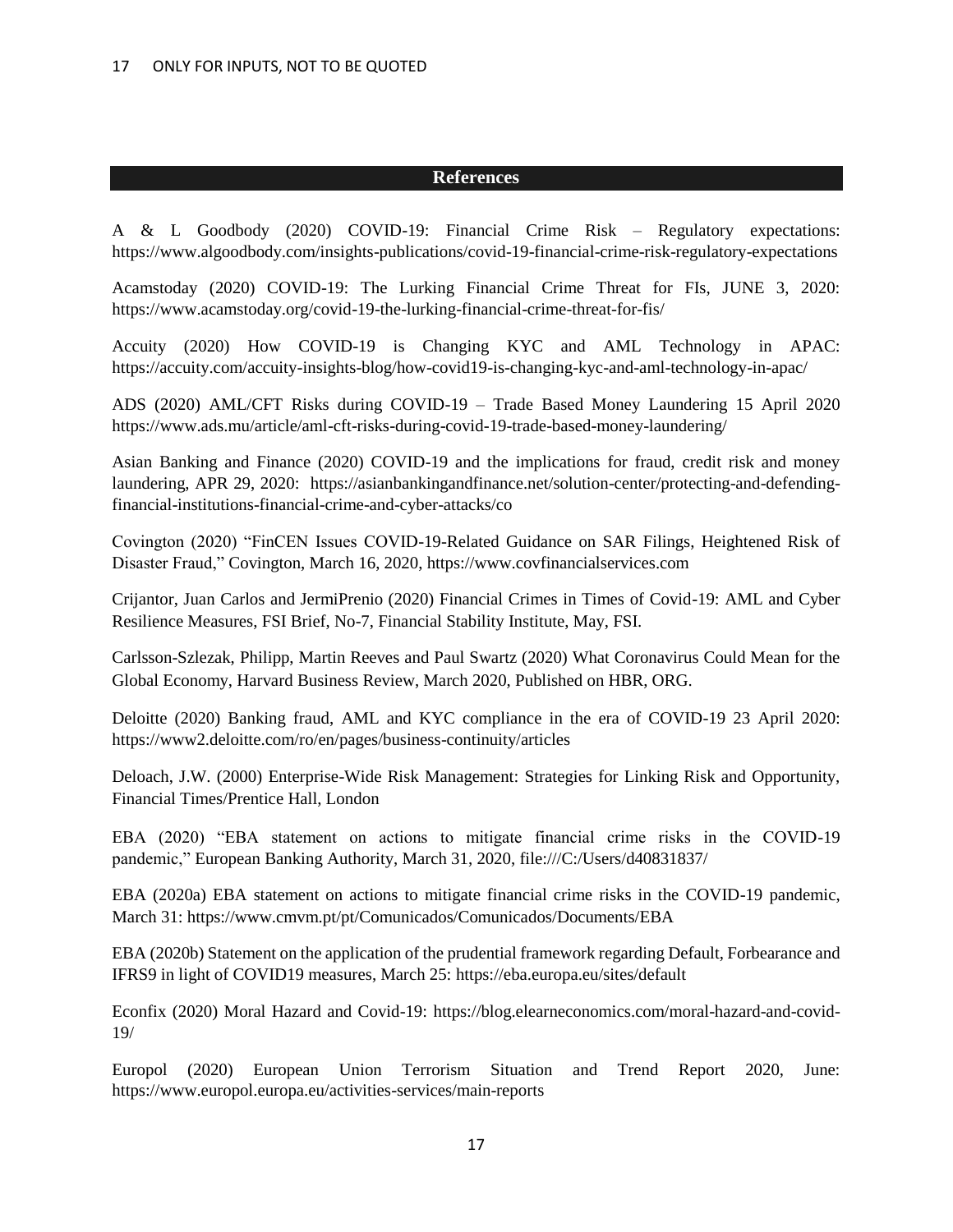FATF (2020a) Digital Identity, March: https://www.fatfgafi.org/media/fatf/documents/recommendations/pdfs/Guidance-on-Digital-Identity.pdf

FATF (2020b) Covid-19-related Money Laundering and Terrorist Financing Risks and Policy Responses, May: https://www.fatf-gafi.org/media/fatf/documents/COVID-19-AML-CFT.pdf

Finance Tribune (2020) Perspective: Coronavirus and Money Laundering Concerns: https://financialtribune.com/articles/business-and-markets/102791/perspective-coronavirus-and-moneylaundering-concerns

FinCen (2020) Concerns related to the Coronavirus Disease and to Remain Alert to Related Illicit Financial Activity: https://www.fincen.gov/news/news-releases/financial-crimes-enforcement

Freshfields Bruckhaus Derringer (2020) COVID-19 and Compliance Risks for Financial Institutions: http://knowledge.freshfields.com/en/Global/r/4167/covid-19\_and\_compliance\_risks

Global Banking and Finance Review (2020), How artificial intelligence technology can prevent money laundering during covid-19: https://www.globalbankingandfinance.com/how-artificial-intelligencetechnology-can-prevent-money-laundering-during-covid-19/

GTR or Global Tarde Review (2020) Regulators issue money laundering warning as criminals adapt to Covid-19 / 01-04-20 / by John Basquill: https://www.gtreview.com/news/europe/regulators-issue-moneylaundering-warning-as-criminals-adapt-to-covid-19/

Investopedia (2020) How did moral hazard contribute to the 2008 financial crisis?:https://www.investopedia.com/ask/answers/050515/how-did-moral-hazard-contribute-financialcrisis-2008.asp

Kosnar, Michael (2020) "FBI warns of 'money mule' schemes exploiting COVID-19 pandemic," NBC News, April 9, 2020, https://www.nbcnews.com/news/us-news/fbi-warns-money-mule-schemesexploiting-covid-19-pandemic-n1180581

KPMG (2020) Covid-19 Insight-Emerging Risks: https://home.kpmg/xx/en/home/insights/2020/04/covid-19-insights-emerging-risks.html

Levy, Michael N. Richard M. Rosenfeld and Matthew Rossi, "Profiting off Pandemic: The SEC Issues a Sharp Reminder About Companies', March 24, 2020, https://www.covid19.law/2020/03/

Moneylaundering.com-Silas Bartels, Larissa Bernardes, Laura Cruz and LeilyFaridzadeh (2020) Legal Brief: Global Financial Community Acts Against COVID-19, April 15, 2020: https://www.moneylaundering.com/news/legal-brief-global-financial-community-acts-against-covid-19/

Organized Crime and Corruption Reporting (OCCR) Project, "Financial Crisis Benefits Crime," March 20, 2009, https://www.occrp.org/index.php/en/ccwatch/cc-watch-indepth/239-financial-crisis-benefits-crime.

Poole, Ben (2020) "EBA seeking to mitigate financial crime risks during COVID-19," CTMfile, April 2, 2020, https://ctmfile.com/story/eba-seeking-to-mitigate-financial-crime-risks-during-covid-19

PwC (2020) Covid-19: Increased financial crime risk, Man 11 May, 2020: https://www.pwc.com/im/en/media-room/insights/covid-19-financial-crime-risk.html